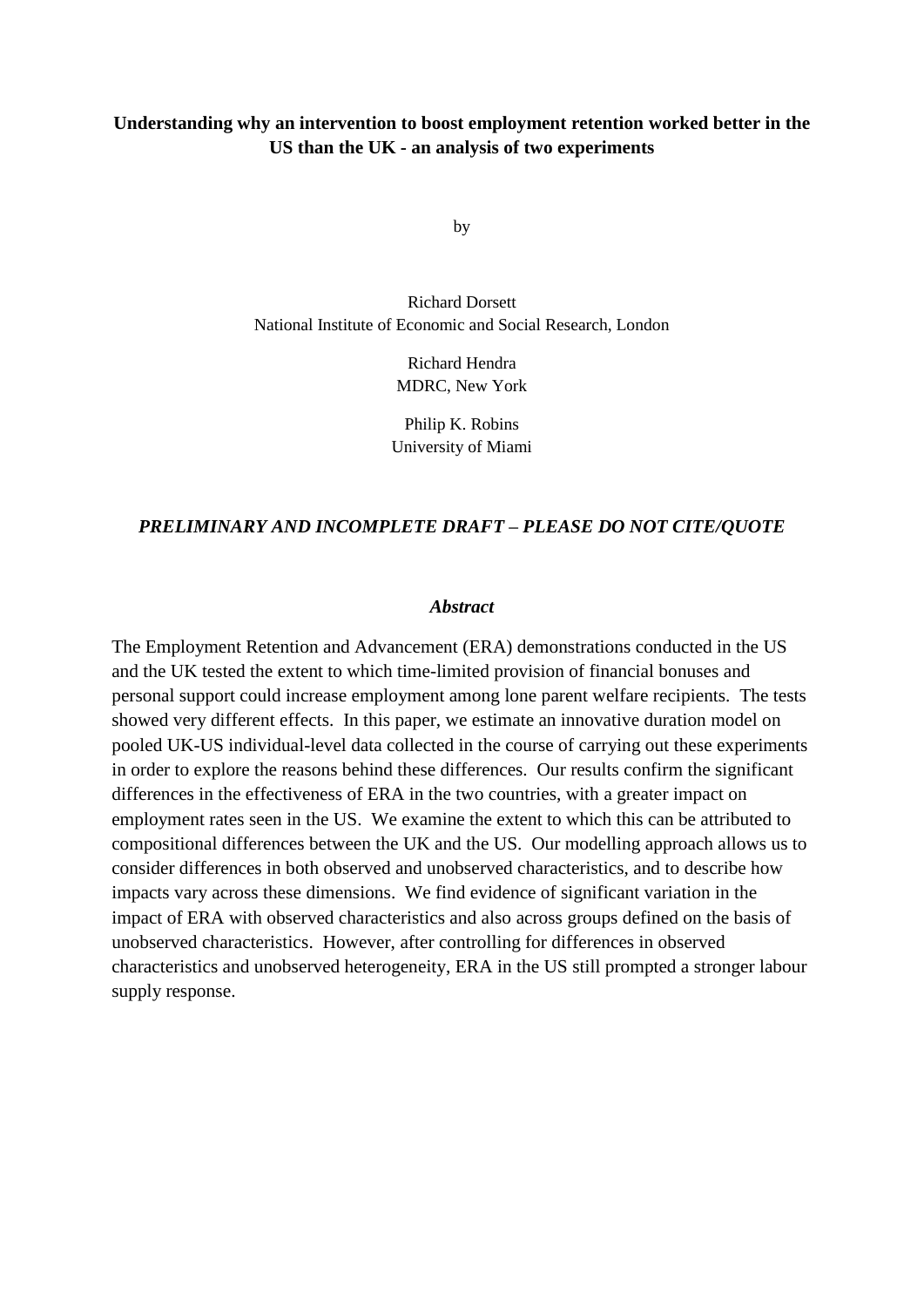## **1. Introduction/motivation**

Individuals moving from welfare into work disproportionately enter low-quality jobs. This is true in the UK (Stewart and Swaffield, 1999; Stewart, 2007), the US (refs), and numerous other countries (**refs**). Such jobs are often vulnerable and insecure, with the consequence that it is common to move repeatedly between welfare and low-earning employment.

There are several motivations for policy to intervene in such a situation (Morris et al., 2003):

- to address a perceived failure of the labour market to operate effectively due to, for example, individuals' barriers to work
- from concern over living standards, well-being and inequality of particular groups
- to reduce individuals' reliance on transfer payments and increase tax receipts
- from a normative view of welfare dependency and social exclusion as being intrinsically undesirable
- to increase the pool of labour available to employers.

Many governments offer financial support to those in low-paid employment. The Working Tax Credit (WTC) in the UK and the Earned Income Tax Credit (EITC) in the US both aim to increase employment rates by improving work incentives. However, those entering work from welfare often face a period of particular uncertainty. Consequently, it is appropriate to consider whether temporary additional support during this transition period might have a beneficial effect. A handful of pilots have been carried out to explore this. Examples include (SSP, US-ERA, UK-ERA, MFiP, New Hope etc). While these vary in a number of regards, they share the basic feature of offering a fixed-term earnings supplement in addition to other existing sources of support.

In this paper, we consider the Employment Retention and Advancement (ERA) demonstrations carried out first in Texas and later in the UK. A number of variations on the ERA model were trialled in the US and these are fully documented in Hendra et al. (2010). We focus on the trials carried out in Texas since these tested a model of ERA very similar to the ERA model subsequently trialled in the UK. Most importantly, it was only in Texas that ERA offered, in addition to caseworker support, financial incentives to remain in employment. Dorsett and Robins (2011) show financial bonuses to be a key element of the support made available under ERA in the UK. Lundquist and Homonoff (2010) provide a detailed comparison of Texas and UK models.

Despite the similarity in the intervention, the impact of ERA in the UK was very different from that in Texas. The reasons behind this are unclear. It may, for instance, be due to differences between countries in the characteristics of the eligible group, differences in the institutional set-up, differences in the details of the support on offer, differences in the delivery of that support, and so on. The aim of this paper is to understand which of these differences might explain the differences in impacts. At the heart of the analysis is an econometric model of movements into and out of employment. Using the experimental samples of lone parent welfare recipients, we examine how these movements were affected by ERA. We control for compositional differences between the two countries and also allow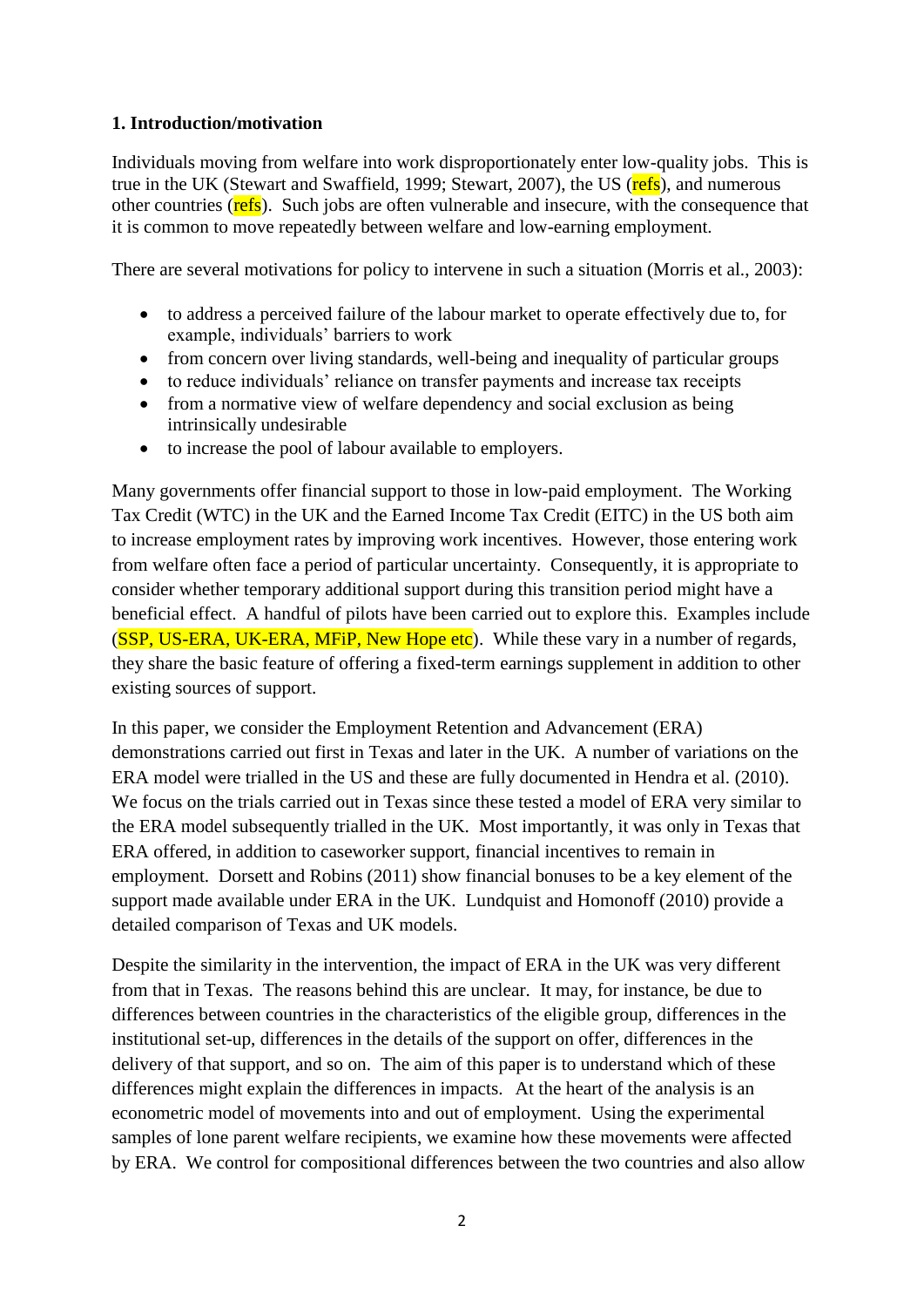the patterns of duration dependence in transitions to be country-specific. We allow the pattern of transitions to vary over the business cycle but again do not constrain this to be the same in the two countries. In line with other studies of this type, we control for unobserved heterogeneity. As discussed in Eberwein et al. (1997), experimental data should be free of systematic differences between the treatment and control group as a whole but this does not hold when making treatment-control comparisons among subgroups selected on the basis of an outcome, such as post-randomisation employment status if the treatment itself alters the probability of being employed. In our most general model, we allow the impact of ERA to vary with observed and unobserved characteristics. We allow the coefficients on observed characteristics to vary across the two countries. We also allow the distribution of unobserved heterogeneity in the UK to differ from that in Texas. This allows us to examine the extent to which any apparent difference in the effectiveness of ERA may be attributed to differences in individuals' characteristics.

Substantively, the results show a marked difference in the effects of ERA in the two countries. In the UK, ERA had little effect on either employment entry or employment retention. In the US, ERA increased both. While the US impacts were at the margins of statistical significance, closer inspection reveals a highly significant impact while the support provided by ERA was available followed by essentially no impact once this support was withdrawn. Thus, lone mothers in the US appear to have reacted to ERA by increasingly remaining in work, while lone mothers in the UK showed no such response. Our results suggest that the stronger behavioural response in the US dominates compositional differences or differences in the distribution of unobserved heterogeneity as potential explanations for the greater impact of ERA on employment.

Methodologically, the paper is innovative in two ways. First, to the best of our knowledge, no previous study has pooled individual-level experimental data across two countries. The advantage of doing this is that it permits formal testing of inter-country differences. Second, we introduce an innovation in the treatment of unobserved heterogeneity. Rather than treat this as a nuisance parameter, we attempt to capture meaningful differences in unobserved heterogeneity across the US and the UK and use these to simulate country-specific outcomes. In common with many empirical papers, we approximate the distribution of unobserved heterogeneity using a small number of discrete mass points. The innovation is that, while identical mass points are assumed to characterise unobserved heterogeneity in both countries, their distribution is allowed to vary by country. Intuitively, approximating unobserved heterogeneity through a fixed number of mass points is tantamount to segmenting the population into that same number of groups. We go further and allow for impacts to vary across these groups. Using estimates of impact variation by group together with estimates of the UK-US differences in the distribution of these groups it is possible to infer how unobserved differences between the two countries contribute to country differences in overall effectiveness.

The remainder of the paper is structured as follows. Section 2 provides the relevant institutional detail. We describe the US and UK experiments, focusing particularly on the similarities and differences. To provide context, we also summarise the support available in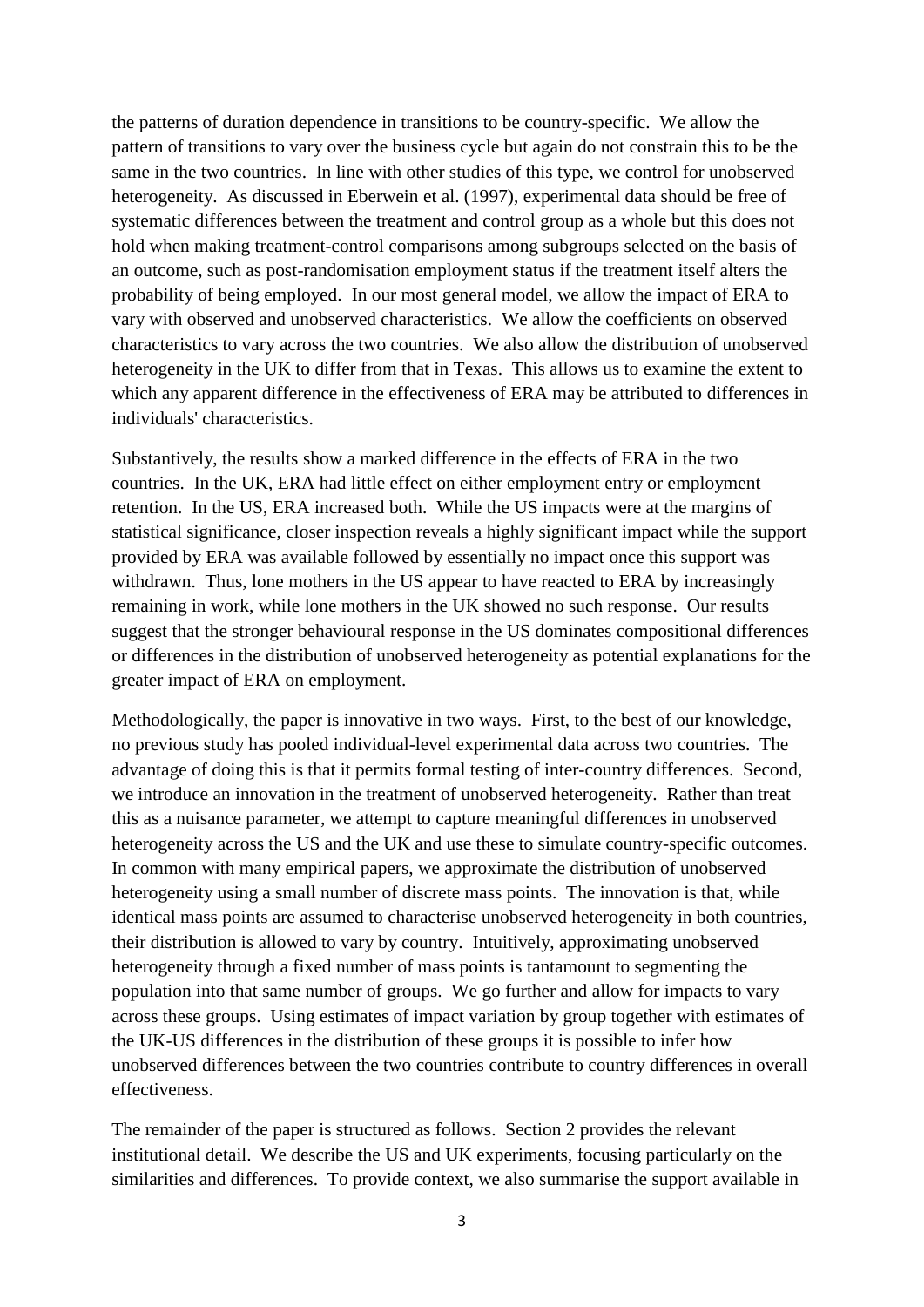the absence of the experiment, and compare the important characteristics of EITC and WTC. The effect of ERA on work incentives is considered and from this we set out the expected effect of ERA. Section 3 presents the econometric approach. Section 4 describes the data and gives descriptive statistics, highlighting the key differences between the US and the UK. Section 5 presents the main estimation results, comparing effects across the two countries. A simulation exercise attempts to identify the reason behind the observed differences in the overall effect of ERA on employment rates. Section 6 provides a discussion of the results and section 7 concludes.

#### **2. The ERA programmes in the UK and the US**

*< To follow. For the time being, a key point to note is that ERA provided financial bonus payments to individuals moving from welfare into work of 30+ hours per week. These bonuses were payable only after remaining in full time work for a period of time>*

#### **3. The econometric approach**

Our basic econometric model is in the spirit of Eberwein et al. (1997). In common with that paper, we address the initial conditions problem (Heckman, 1981) using the solution suggested by Heckman and Singer (1984), treating spells ongoing at the time of randomisation separately from those 'fresh' spells beginning after randomisation. As described in the next section, employment status is observed on a discrete (quarterly) basis so we write the hazard rates in conditional log-log form:

$$
\theta_{jk}(t|x_{\tau},v_{jk}) = 1 - \exp\left(-\exp\left(\gamma_{jk}(t) + \beta'_{jk}x_{\tau} + v_{jk}\right)\right)
$$

where  $j \in \{1,2\}$  distinguishes between spells that were ongoing during the quarter of randomisation and those that started after the quarter of randomisation,  $k \in \{u, e\}$ distinguishes between non-employment spells and employment spells, *t* is the duration of the spell and  $\tau$  is calendar time. The specification allows duration dependence to be captured by the contribution of the baseline hazard, where  $\gamma_{jk}(t)$  has a flexible piecewise constant form and the effects of other observed characteristics are captured by the term  $\beta'$  $_{jk}x_t$ . Included in  $x<sub>\tau</sub>$  are variables such as: a dummy indicating whether in the treatment group or the control group; a dummy indicating whether in the UK or the US; personal circumstances (age, age of youngest child), the rate of unemployment, trend terms and a dummy variable indicating whether ERA eligibility had expired. Several of these variables were interacted with each other. Unobserved heterogeneity is represented by  $v_{ik}$ .

Estimation proceeds through maximum likelihood. The nature of each individual's contribution to the likelihood depends on how many transitions they have experienced. Someone who was out of work at the time of randomisation and who did not enter work during the follow-up period *T* quarters later will contribute the following amount:

$$
L_i(v) = \prod_{t=1}^T (1 - \theta_{1u}(t|x_t, v_{1u})).
$$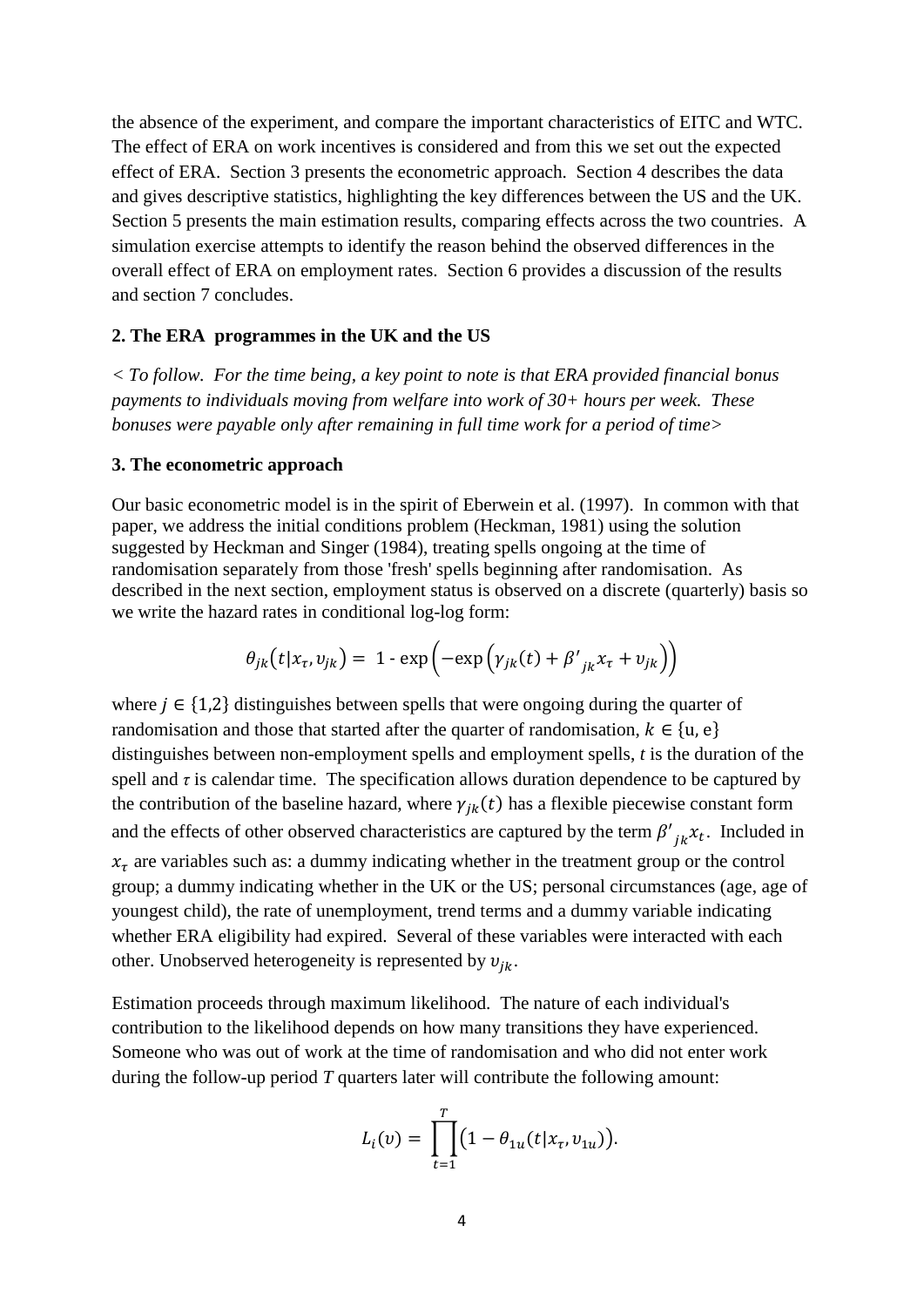If, instead, that initial spell had completed in *t+d* quarters, the individual's contribution would have been the product of that completed spell and any further spells. Assume for the purpose of exposition that the initial spell of non-employment ends after *d* quarters and is followed by an employment spell that is censored at the end of the observation period. The overall contribution to the likelihood for this individual would then be

$$
L_i(v) = \theta_{1u}(t + d | x_{\tau}, v_{1u}) \prod_{t=1}^{t+d-1} \left(1 - \theta_{1u}(t | x_{\tau}, v_{1u})\right) \prod_{t=1}^{T-t+d} \left(1 - \theta_{2e}(t | x_{\tau}, v_{2e})\right).
$$

The contributions of individuals with different patterns of transitions can be derived analogously. To derive the marginal likelihood, we must integrate out the unobserved heterogeneity term,  $v$ . We approximate the distribution of unobserved heterogeneity through a non-parametric mass point approach (Heckman and Singer, 1984; Huh and Sickles, 1994). With four possible transition types, we introduce mass points as  $(4 \times 1)$  vectors,  $v^m$ ,  $m = 1$ , 2,...,*M*, where *M* is the number of mass points (defined on the joint distribution – see, for example, Røed and Raaum, 2006). With *M* mass points, the unobserved heterogeneity joint distribution is represented by the {  $v^m$ ,  $p^m$  }, where  $p^m$  is the probability attached to  $v^m$  and  $\sum_{m=1}^{M} p^m = 1$ . Across all individuals, the likelihood becomes:

$$
L = \prod_{i=1}^{N} \sum_{m=1}^{M} p^{m} L_{i}(v^{m}).
$$

The estimation of a mixed proportional hazards (MPH) model of this type is standard in the empirical literature (for a survey, see van den Berg, 2001). Our application is unusual in that it is based on individual-level data from two countries. To allow the differences between the countries to be explored, we generalise the standard MPH model in two directions. First, we relax the assumption that the distribution of mass points is the same in the UK and the US (note that the mass points themselves remain common to both countries). We do this by allowing the probabilities associated with each mass point to be country specific. Denoting the number of UK individuals by  $N_{IJK}$  and the number of US individuals by  $N_{IJS}$  the likelihood can be written as the product of the sub-likelihoods for the UK and the US:

$$
L = \prod_{i=1}^{N_{UK}} \sum_{m=1}^{M} P_{UK}^{m} L_i(v^m) \prod_{i=1}^{N_{US}} \sum_{m=1}^{M} P_{US}^{m} L_i(v^m).
$$

where  $\sum_{m=1}^{M} p_C^m = 1$ ,  $c \in \{UK, US\}$ . Intuitively, this amounts to assuming that the same types of individuals exist in both countries but in possibly different proportions. The second extension is to allow for the treatment effect to vary across the groups defined by these masspoints. This amounts to a re-definition of the group specific hazard rate:

$$
\theta_{jk}^{m}(t|x_{\tau}) = 1 - \exp\left(-\exp\left(\gamma_{jk}(t) + \beta'_{jk}x_{\tau} + T_{jk}^{m}\right)\right)
$$

where  $T_{ik}^{m}$  is the effect of treatment on the probability of exit for those in group *m*.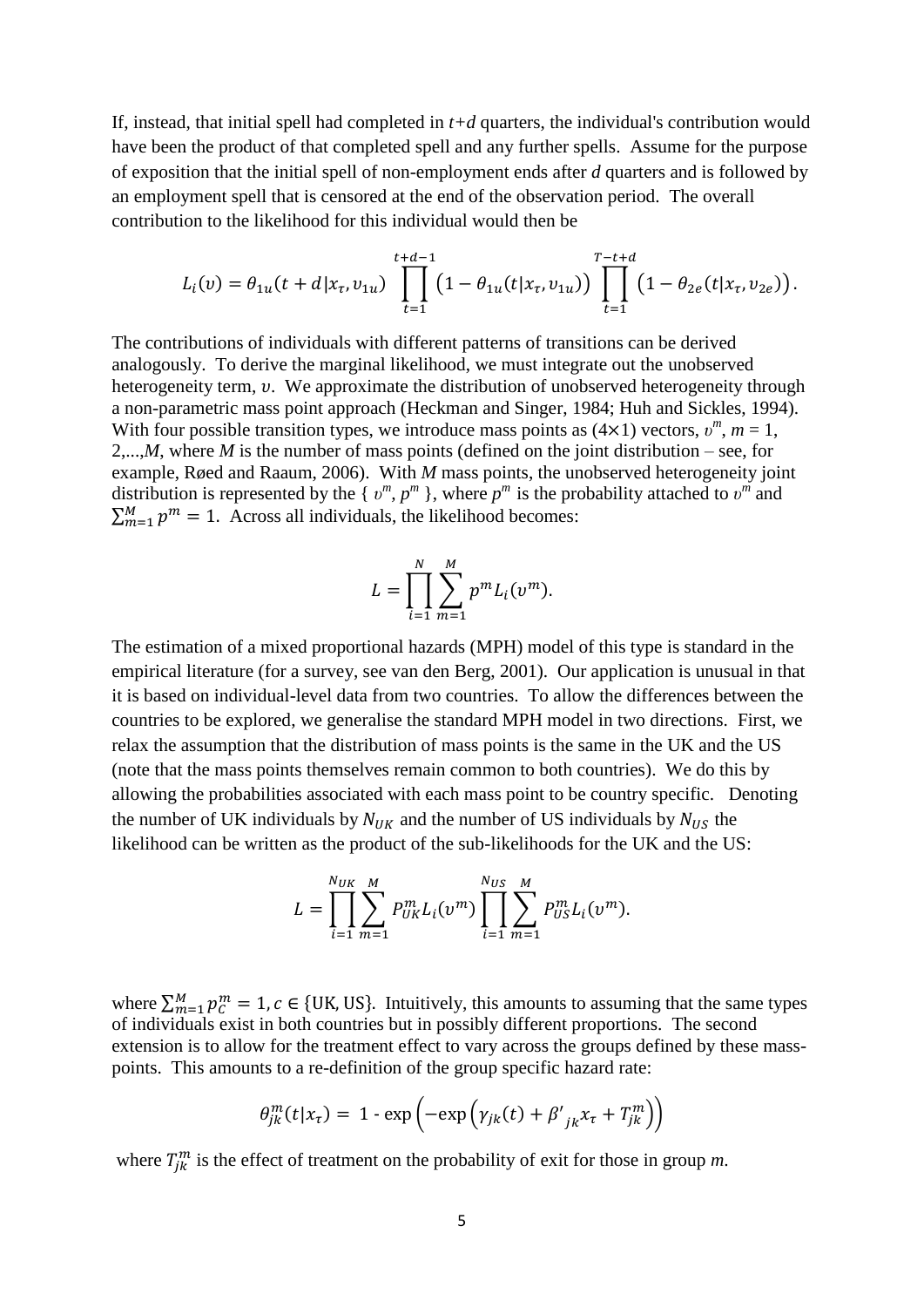These extensions to the standard MPH model allow us to explore the nature of the differences between the UK and the US in the effect of ERA. Specifically, we can control for differences not just in observed characteristics but also unobserved characteristics and, by so doing, assess how these two sources of variation affect the overall impact.

# **4. Comparing the UK and the US**

As noted above, individuals' characteristics at baseline were collected immediately prior to randomisation. This information was combined with quarterly employment indicators taken from administrative sources. Taking outcomes from administrative data avoids the problem of nonresponse that arises with surveys and means that we can analyse the full experimental samples. The employment data were available on a monthly basis in the UK and a quarterly basis in the US. For consistency, the UK monthly data were used to create quarterly employment indicators.

At randomisation, all sample members were lone mothers aged 18 or over. Table 1 shows the resulting sample. In total, there were close to 9,500 individuals, roughly two-thirds from the UK and one third from the US. Those in the UK were observed for 19 quarters (including the randomisation quarter) while most of those in the US were observed for 20 quarters. Over this period, some 29,000 separate spells of employment and non-employment were observed. The US accounted for 45 per cent of these. This is higher than the share of the US in the estimation sample (33 per cent) and reflects the lower rates of transition into and out of employment in the UK relative to the US. While the mean number of spells in the UK was 2.5, in the US it was 4.2. The greater dynamism of the US is evident also when looking at the number of spells per person. In particular, while only 11 per cent of lone mothers in the UK experienced 5 or more spells, the corresponding proportion in the US was 43 per cent.

|                              | <b>UK</b> | <b>US</b> |
|------------------------------|-----------|-----------|
| Number of individuals        | 6,365     | 3,095     |
| Number of spells             | 15,903    | 12,996    |
| Number of spells per person: |           |           |
| 1                            | 1,986     | 505       |
| $\overline{2}$               | 1,747     | 351       |
| 3                            | 1,240     | 530       |
| $\overline{4}$               | 708       | 383       |
| $5+$                         | 684       | 1,326     |
| Mean                         | 2.50      | 4.20      |
| (sd)                         | (1.50)    | (2.42)    |
| Number of quarters observed: |           |           |
| 19                           | 6,365     | 381       |
| 20                           |           | 2,714     |

#### **Table 1: Sample size and spell details**

Table 2 draws some comparisons across the two samples. This is complicated somewhat by institutional and definitional differences. In the UK, for instance, GCSE (General Certificate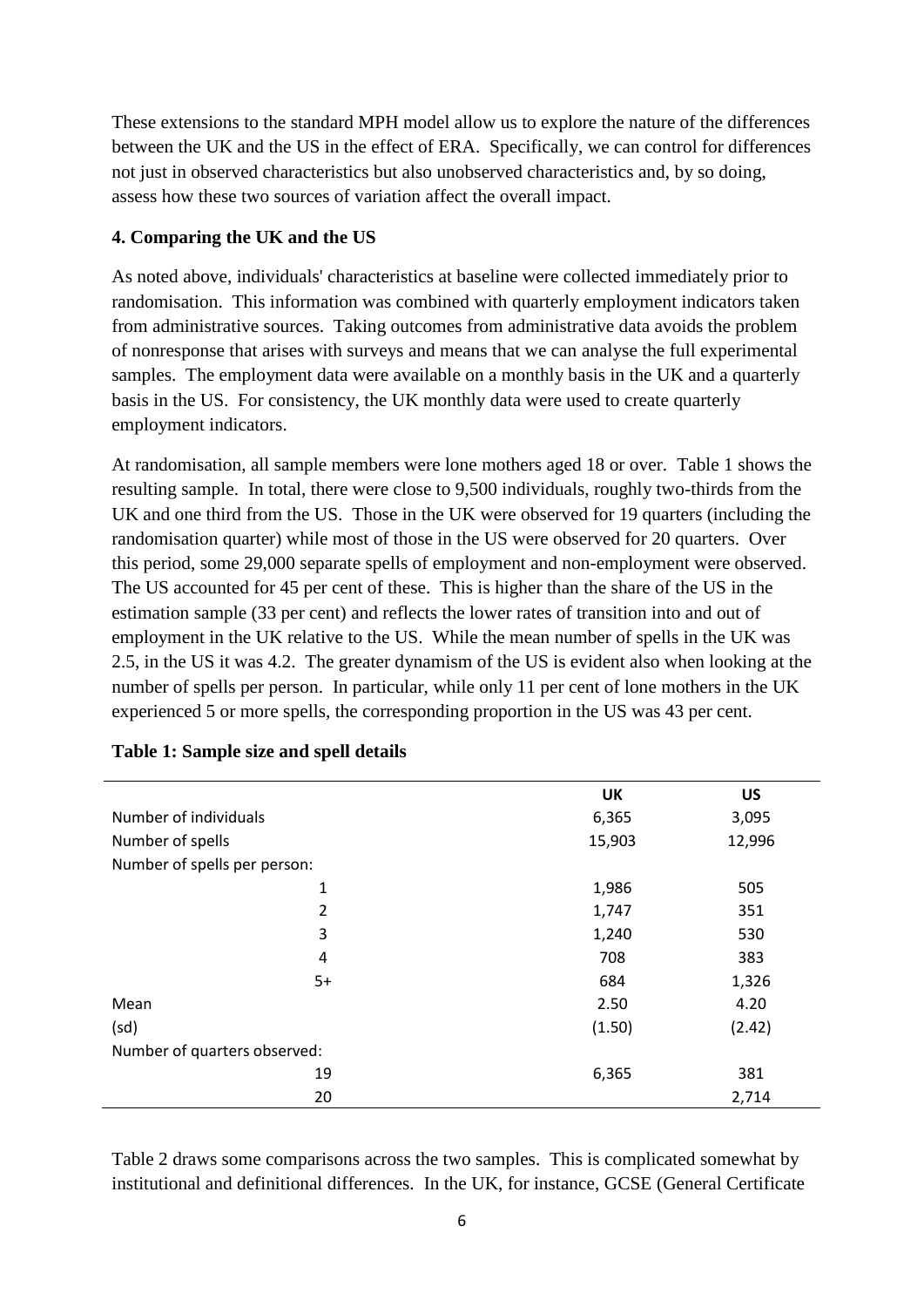of Secondary Education) qualifications are typically attained at age 16 (the legal schoolleaving age for most) and then A-levels (Advanced level) qualifications at 18. In the US, by contrast, individuals typically only gain qualifications on leaving high school at age 18. So, despite the fact that fewer lone mothers in the UK are recorded as having no qualifications, the comparison is unfair since there is no US counterpart to the GCSE. In view of this, perhaps the fairest comparison is between those in the UK with A-levels or higher and those in the US with any recorded qualifications. On this basis, the US lone mothers are more qualified. However, the extent to which this is true depends on the comparability of UK Alevels and the US High School Diploma.

With regard to other characteristics, roughly two-thirds of lone mothers in the UK lived in social housing of some type, whereas about one fifth of those in the US were in public or subsidised housing. Lone mothers in the UK were older than in the US but had fewer children, a mean of 1.7 compared to 2.0. Their children tended to be older, with women in the US being nearly twice as likely to have a child of two years or younger. Also, the lone mothers in the UK were predominantly white while in the US whites were very much in the minority.

Another point that should be noted from Table 2 is the similarity between the characteristics of those in the treatment group and those in the control group. This is true in both the UK and the US. This provides a partial demonstration of the extent to which the random assignment process was successful at creating two statistically equivalent groups.<sup>1</sup>

**.** 

 $^1$  A fuller account is given in the respective project reports (Hendra et al., 2010; Hendra et al., 2011).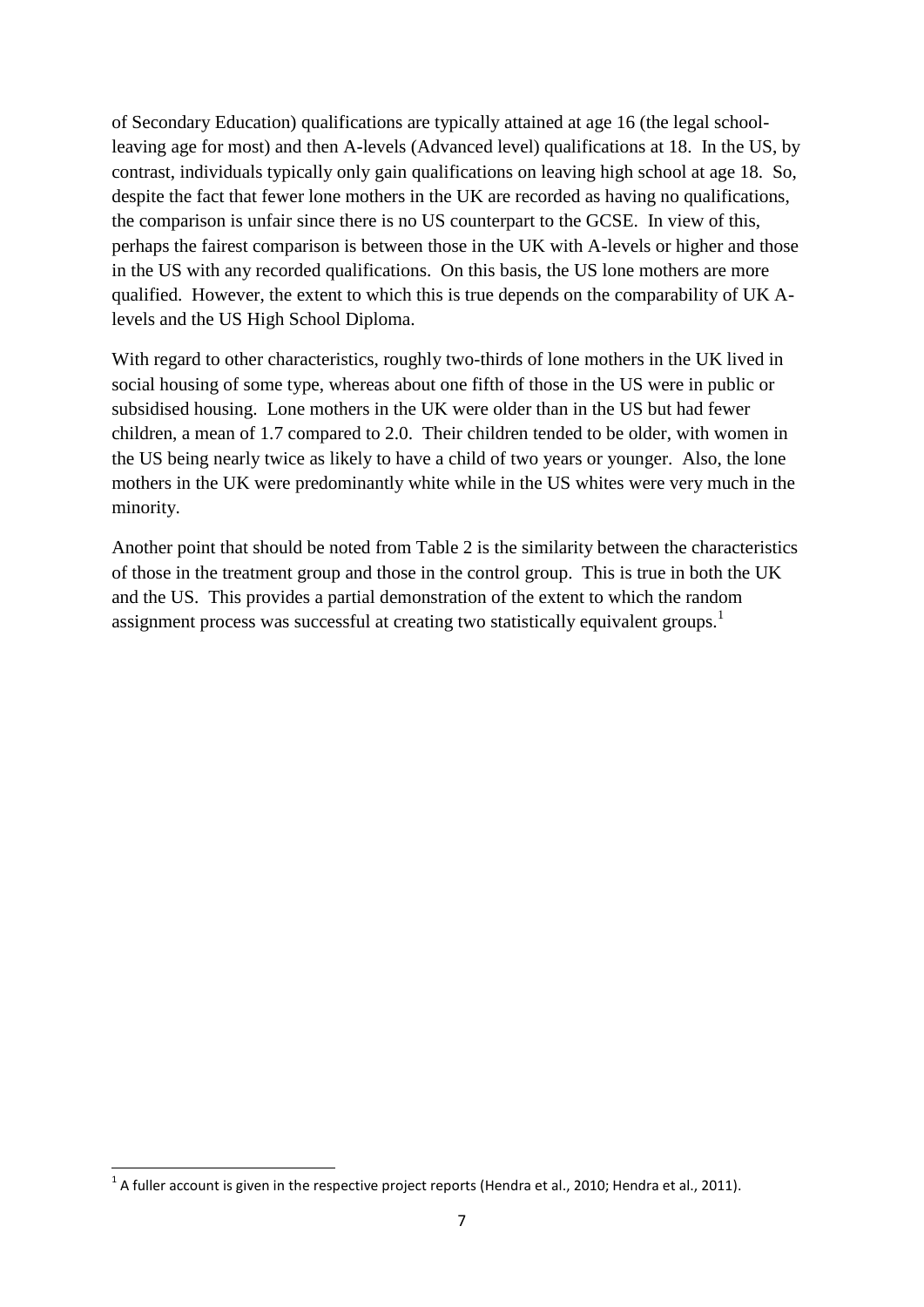|                               |         | UK        |                                           |         | US        |
|-------------------------------|---------|-----------|-------------------------------------------|---------|-----------|
|                               | control | treatment |                                           | control | treatment |
|                               |         |           | Qualifications                            |         |           |
| - no qualifications           | 24.57   | 24.38     | - None                                    | 50.61   | 46.80     |
| - GCSE                        | 52.20   | 51.99     | - GED                                     | 14.76   | 15.00     |
| - A-level or higher           | 23.23   | 23.63     | - High school diploma<br>- Tech/AA/2 year | 29.97   | 34.32     |
|                               |         |           | degree                                    | 3.75    | 3.36      |
|                               |         |           | - Four year degree                        | 0.91    | 0.52      |
|                               |         |           | Living arrangements                       |         |           |
| - Living with family          | 7.34    | 7.60      | - Rent, public                            | 10.10   | 9.11      |
| - Social housing<br>- Private | 66.50   | 67.16     | - Rent, subsidised                        | 10.75   | 10.79     |
| accommodation                 | 26.16   | 25.24     | - Rent, Other                             | 20.34   | 22.67     |
|                               |         |           | - Own home                                | 3.89    | 3.49      |
|                               |         |           | - Emergency or                            |         |           |
|                               |         |           | temporary                                 | 1.55    | 1.36      |
|                               |         |           | - Other                                   | 53.37   | 52.58     |
|                               |         |           | Age                                       |         |           |
| $-18-29$                      | 42.79   | 42.43     | $-18-29$                                  | 63.37   | 63.61     |
| $-30-45$                      | 52.31   | 52.95     | $-30-45$                                  | 33.33   | 33.48     |
| - over 45                     | 4.90    | 4.63      | - over 45                                 | 3.30    | 2.90      |
|                               |         |           | Number of children                        |         |           |
| $-1$                          | 53.54   | 51.92     | $-1$                                      | 42.98   | 44.19     |
| $-2$                          | 32.15   | 32.23     | $-2$                                      | 30.81   | 28.77     |
| $-3$                          | 10.90   | 12.14     | $-3$                                      | 15.73   | 16.13     |
| $-4$                          | 2.98    | 2.88      | $-4$                                      | 7.70    | 7.68      |
| -5 or more                    | 0.43    | 0.83      | -5 or more                                | 2.78    | 3.23      |
|                               |         |           | Age of youngest child                     |         |           |
| $-0-2$                        | 26.69   | 27.40     | $-0-2$                                    | 52.56   | 51.42     |
| $-3-5$                        | 25.61   | 26.14     | $-3-5$                                    | 20.06   | 19.55     |
| $-6 - 18$                     | 47.45   | 46.36     | $-6 - 18$                                 | 27.38   | 28.97     |
|                               |         |           | Race                                      |         |           |
| - Not white                   | 13.85   | 15.17     | - Black                                   | 36.49   | 37.30     |
|                               |         |           | - Hispanic                                | 44.16   | 42.15     |
|                               |         |           | - Other                                   | 1.82    | 1.16      |
|                               |         |           | Quarters worked in 3 years pre-RA         |         |           |
|                               | 0.42    | 0.44      |                                           | 6.40    | 6.16      |
| N                             | 3,209   | 3,156     | N                                         | 1,545   | 1,550     |

# **Table 2: Background characteristics**

A particularly stark difference between the UK and the US is evident when considering employment history. In the three years prior to randomisation, lone mothers in the UK worked an average of less than one quarter. In the US, the corresponding length of time was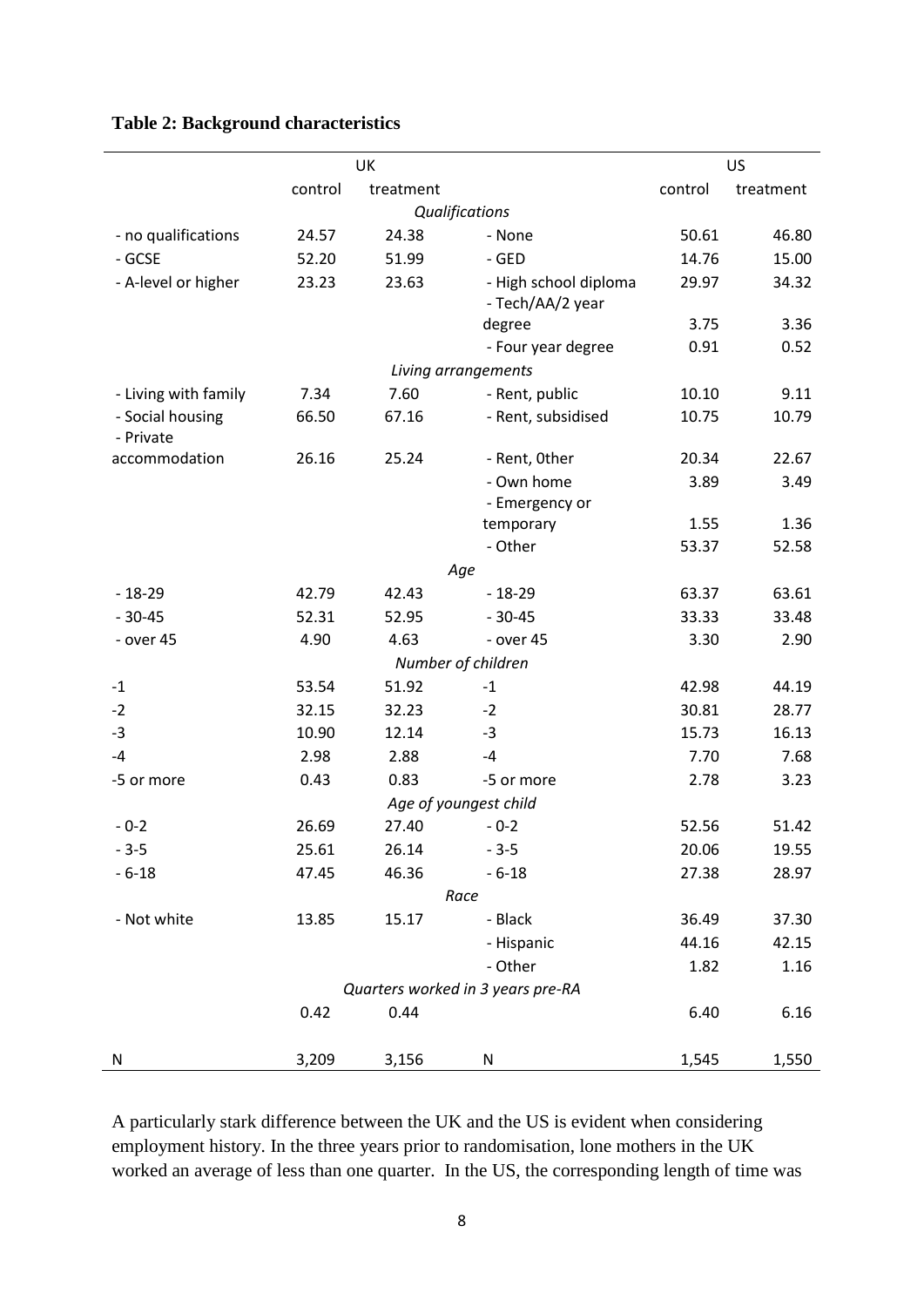more than 6 quarters. More detail on this is provided in Figure 1 which shows the mean employment rates for the treatment and control groups in the UK and the US. In the quarters prior to random assignment, employment rates in the UK were far lower than those in the US. In the quarters following randomisation, lone mothers in the UK experience a marked rise in employment. This was seen for both the treatment and the control groups, with the difference between the two – the (unadjusted) impact of ERA – being rather slight, certainly after the first two quarters. In the US, employment rates fell over the two years prior to random assignment. Part of this is no doubt explained by the familiar Ashenfelter's dip (Ashenfelter, 1978). However, the fact that the decline was ongoing for at least a year before randomisation suggests there may be other factors at play. In particular, the unemployment rate in Texas increased steadily from the last quarter of 2000 to that of 2002, the intake period for the experiment.

This difference between the UK and the US reflects a key difference. As already noted, in the UK, those entering the experiment were receiving a welfare benefit that imposed no requirements to look for work yet they had voluntarily participated in NDLP, a programme designed to help them find work. By contrast, the US lone mothers were recruited from those applying (or re-applying) for TANF. Taken together with what we know about their personal characteristics, the impression is that the lone mothers in the UK was more likely to be made up of women who were looking for help (re-)entering employment now that their children had reached a certain age. In the US, the impression women were more likely to have been relatively engaged in the labour market but exposed to ERA because of a recent job loss.

In a sense, Figure 1 motivates this paper. In the UK, the longer-term impacts of ERA were very small. In the US, they were bigger. The question of interest is what lies behind these differences. In the remainder of this paper we apply our econometric model to explore this question.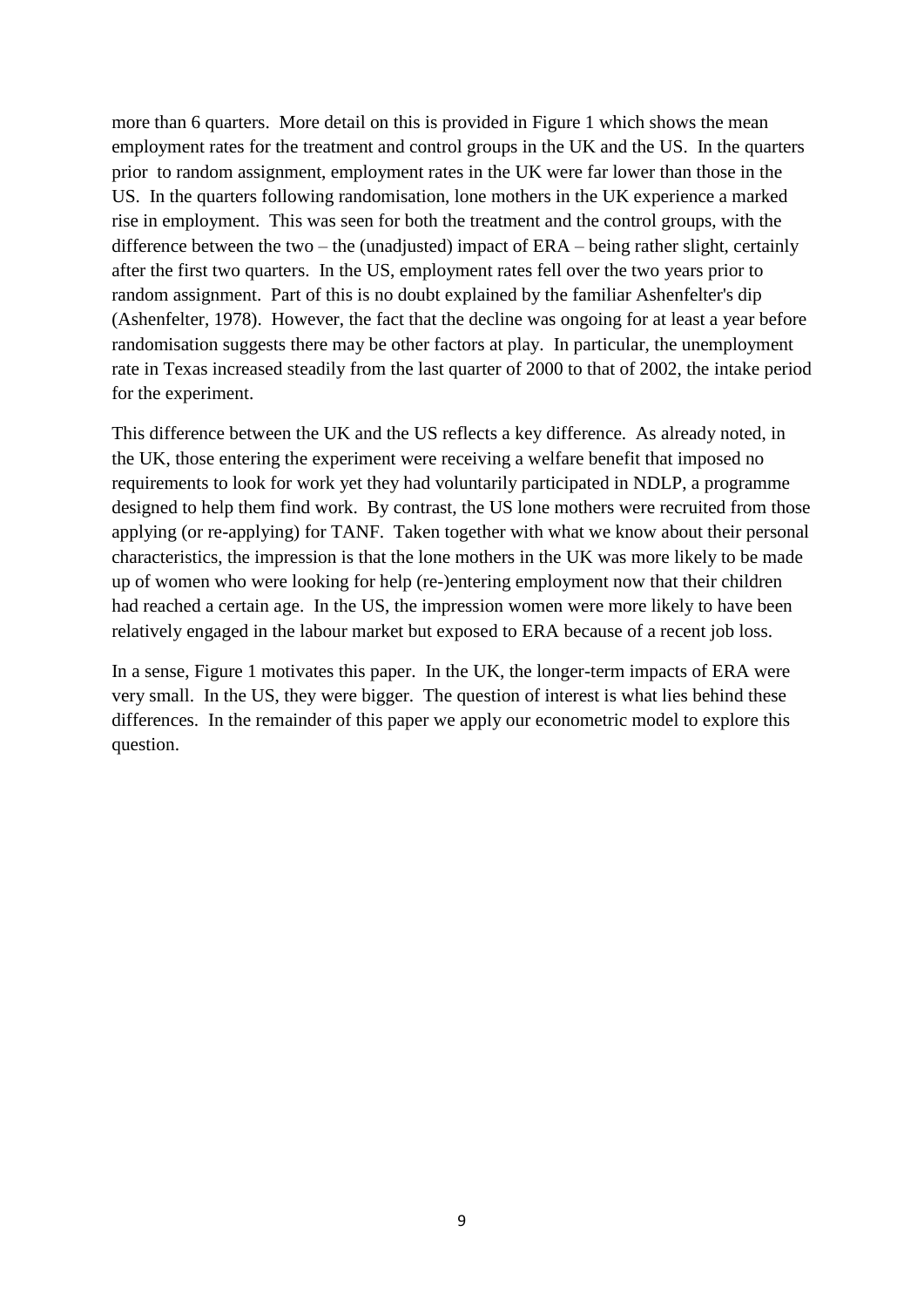

#### **Figure 1: Quarterly employment rates, UK and US**

#### **5. Results**

**.** 

#### **5.1 Selecting the preferred model**

Specification tests of the number of mass points used to characterise unobserved heterogeneity in the data were carried out using the baseline specification. Table 3 shows that increasing the number of mass points from one (no unobserved heterogeneity) to five leads to considerable improvements.<sup>2</sup> However, most of this improvement is achieved with four mass points. The Akaike Information Criterion (AIC) is minimised at five mass points, while the Bayesian Information Criterion (BIC) is minimised at four mass points. The final column of Table 3 shows the likelihood ratio test statistics resulting from restricting the specification to have one fewer mass point. The relevant chi-squared critical value at a 5 per cent significance (11.07). On the basis of these results, we proceed using five mass points, although we note that the choice between four and five is rather marginal.

<sup>&</sup>lt;sup>2</sup> Introducing a sixth mass point resulted in convergence problems.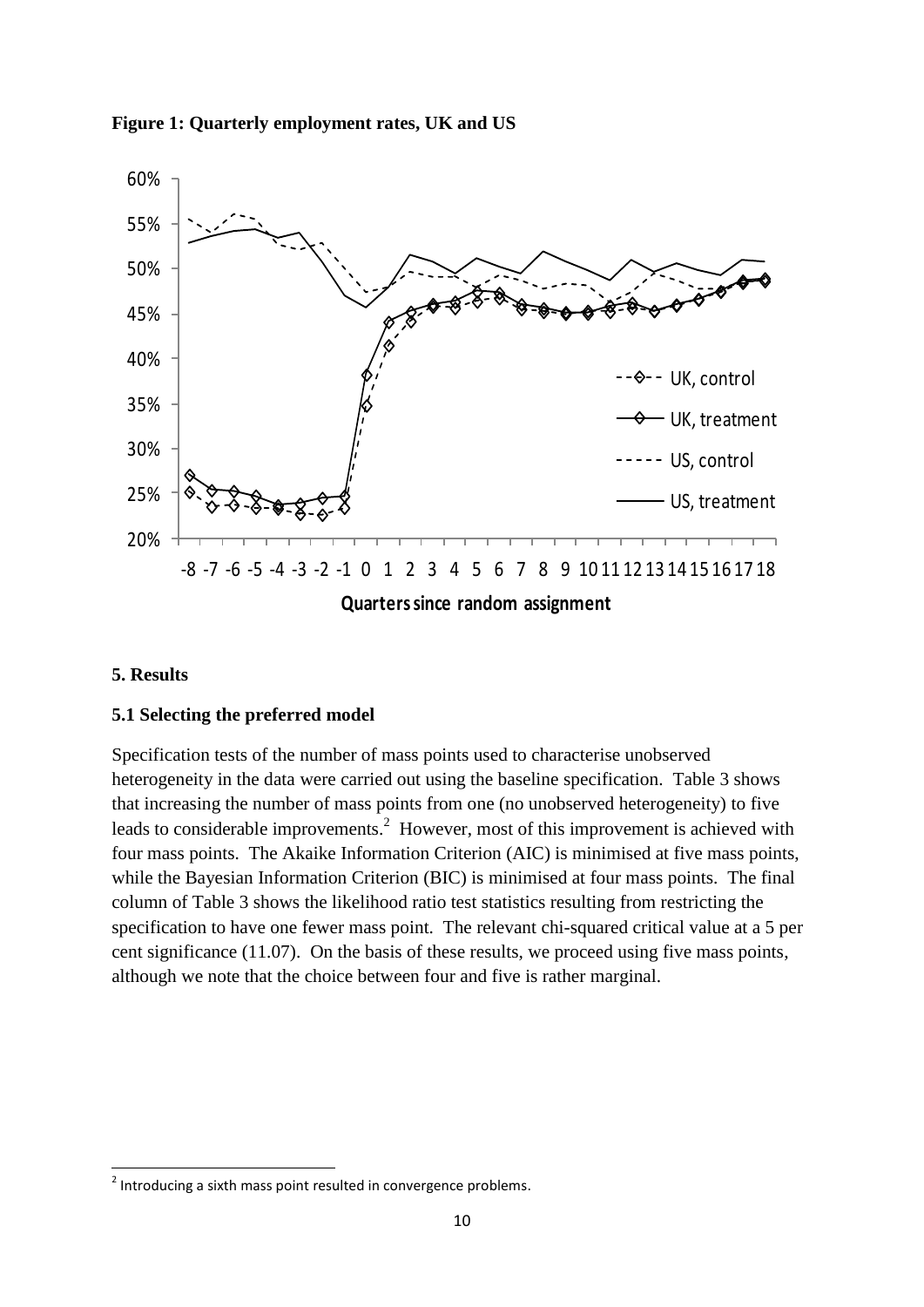| # mass points                     | AIC                                                  | <b>BIC</b>                                     | Log likelihood | chi-squared(5)          |
|-----------------------------------|------------------------------------------------------|------------------------------------------------|----------------|-------------------------|
|                                   | 117074.20                                            | 118368.82                                      | $-58409.10$    |                         |
|                                   | 116866.38                                            | 118211.57                                      | $-58300.19$    | 217.82                  |
| 3                                 | 116783.38                                            | 118179.15                                      | -58253.69      | 92.99                   |
|                                   | 116638.00                                            | 118084.34                                      | -58176.00      | 155.38                  |
|                                   | 116630.61                                            | 118127.52                                      | $-58167.30$    | 17.40                   |
| - - -<br>$\overline{\phantom{a}}$ | $\bullet\ ^{1}\bullet\ ^{1}$<br>. .<br>$\sim$ $\sim$ | $-1$<br>$\mathbf{r}$ $\mathbf{r}$ $\mathbf{r}$ | . .<br>. .     | 27.77<br>$\overline{a}$ |

**Table 3: Specification tests of the number of mass points**

#### **5.2 The nature of transitions in the UK and the US and the overall impact of ERA**

Table 4 presents the estimation results. The first panel (a) captures the effect of ERA through a simple dummy variable indicating membership of the treatment group rather than the control group. The second panel (b) differs in that it distinguishes between the period during which ERA support was available (the "policy-on" period) and the post-ERA ("policy-off") period. All estimation results control for the length of spell (the baseline hazard) and also include: season dummies; dummies for the age of youngest child (0-2, 3-5); a dummy for the mother being under 30; seasonally-adjusted local unemployment rates; annual time trend and time trend-squared. All these regressors were interacted with a US dummy, which was also included. Full results (that is, including the interrupted spells and showing the coefficients for all regressors) are presented for all both specifications in Appendix Table 1.

Consider first the results in panel a). There was little effect in the UK on either nonemployment spells or employment spells. The only marginally significant coefficient is rather counterintuitive, suggesting ERA increased exits from interrupted employment spells. In the US, the impact of ERA was more in line with expectations – increasing employment entry and reducing employment exit. These impacts were not significant for interrupted spells and were only significant at the 10 per cent level for fresh spells. However, the effects on employment retention were different from those for the UK. For interrupted spells, this difference was significant at the 5 per cent level while for fresh spells it was significant at the 10 per cent level. Taken together, it appears that ERA increased employment retention in the US to a greater extent than in the UK. Differences with regard to employment entry were not statistically significant.

Panel b) of Table 4 distinguishes between the eligibility period and the post-eligibility period. In the UK, the post eligibility period was defined as beginning 11 quarters (33 months; see section 2) after randomisation. In the US, by contrast, eligibility ceased in August 2004 and is therefore defined accordingly.

The estimation results reveal further differences between the UK and the US. No impact of ERA was evident during the period of eligibility (the "policy on" period) in the UK. In the US, on the other hand, fresh employment spells were significantly lengthened while ERA was available. The US-UK difference in the effect of ERA on employment retention was highly significant for fresh spells but also significant at the 10 per cent level for interrupted spells. In the "policy off period", the exit hazard was increased for employment spells ongoing at the time of randomisation in the UK but there was no effect on other hazards, nor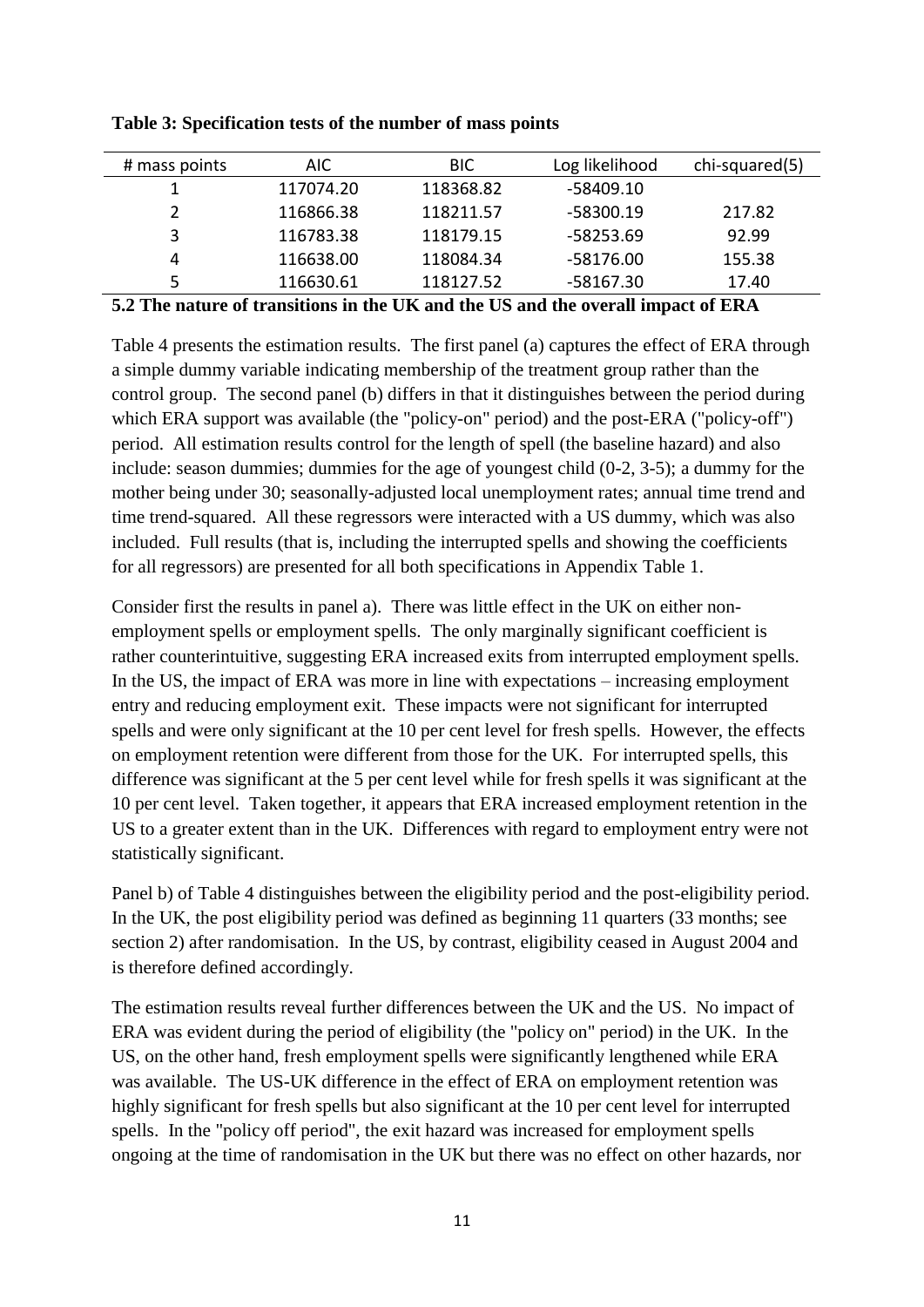on any of the hazards for the US. Once again, though, there is some evidence that the effect of ERA on interrupted employment spells was different in the US and the UK.

Overall, the impression is that the response to ERA among lone mothers in the UK was rather muted. In the US, there was a stronger response arising from increased employment retention while ERA eligibility continued. However, once the support provided under ERA was withdrawn, the effect of ERA disappeared in the US.

|                    |                                                                    | Interrupted spells | Fresh spells |            |        |            |        |  |  |  |  |  |
|--------------------|--------------------------------------------------------------------|--------------------|--------------|------------|--------|------------|--------|--|--|--|--|--|
|                    |                                                                    |                    |              |            |        |            |        |  |  |  |  |  |
|                    | non-                                                               |                    |              | non-       |        |            |        |  |  |  |  |  |
| Origin state:      | employment                                                         | employment         |              | employment |        | employment |        |  |  |  |  |  |
|                    |                                                                    |                    |              |            |        |            |        |  |  |  |  |  |
|                    |                                                                    | a) Baseline model  |              |            |        |            |        |  |  |  |  |  |
| UK                 | $-0.018$                                                           | 0.116              | ∗            | 0.058      |        | 0.046      |        |  |  |  |  |  |
|                    | (0.042)                                                            | (0.062)            |              | (0.045)    |        | (0.044)    |        |  |  |  |  |  |
| US                 | 0.041                                                              | $-0.088$           |              | 0.080      | $\ast$ | $-0.076$   | $\ast$ |  |  |  |  |  |
|                    | (0.061)                                                            | (0.069)            |              | (0.041)    |        | (0.045)    |        |  |  |  |  |  |
| Difference (US-UK) | 0.059                                                              | $-0.204$           | $***$        | 0.022      |        | $-0.121$   | $\ast$ |  |  |  |  |  |
|                    | (0.075)                                                            | (0.092)            |              | (0.061)    |        | (0.063)    |        |  |  |  |  |  |
|                    |                                                                    |                    |              |            |        |            |        |  |  |  |  |  |
|                    | b) Distinguishing between eligibility and post-eligibility periods |                    |              |            |        |            |        |  |  |  |  |  |
| UK policy on       | 0.005                                                              | 0.087              |              | 0.089      |        | 0.063      |        |  |  |  |  |  |
|                    | (0.047)                                                            | (0.066)            |              | (0.058)    |        | (0.053)    |        |  |  |  |  |  |
| US policy on       | 0.050                                                              | $-0.073$           |              | 0.069      |        | $-0.158$   | ***    |  |  |  |  |  |
|                    | (0.063)                                                            | (0.072)            |              | (0.048)    |        | (0.051)    |        |  |  |  |  |  |
| Difference (US-UK) | 0.045                                                              | $-0.161$           | $\ast$       | $-0.02$    |        | $-0.221$   | ***    |  |  |  |  |  |
|                    | (0.079)                                                            | (0.097)            |              | (0.075)    |        | (0.073)    |        |  |  |  |  |  |
|                    |                                                                    |                    |              |            |        |            |        |  |  |  |  |  |
| UK policy off      | $-0.109$                                                           | 0.259              | $***$        | 0.026      |        | 0.020      |        |  |  |  |  |  |
|                    | (0.088)                                                            | (0.131)            |              | (0.059)    |        | (0.060)    |        |  |  |  |  |  |
| US policy off      | $-0.055$                                                           | $-0.186$           |              | 0.092      |        | 0.066      |        |  |  |  |  |  |
|                    | (0.179)                                                            | (0.191)            |              | (0.057)    |        | (0.060)    |        |  |  |  |  |  |
| Difference (US-UK) | 0.054                                                              | $-0.444$           | $\ast$       | 0.065      |        | 0.046      |        |  |  |  |  |  |
|                    | (0.199)                                                            | (0.231)            |              | (0.082)    |        | (0.085)    |        |  |  |  |  |  |

|                                   | Table 4: Hazards of employment entry and employment retention: estimated |  |
|-----------------------------------|--------------------------------------------------------------------------|--|
| coefficients of the impact of ERA |                                                                          |  |

 $*$  p<0.10, \*\* p<0.05, \*\*\* p<0.01. Standard errors in parentheses.

Appendix Table 1 shows the influence of other characteristics. We report on these briefly here, focusing only on the fresh spells. There is evidence of negative duration dependence in unemployment exits and this is particularly marked for the US (evident from the fact that the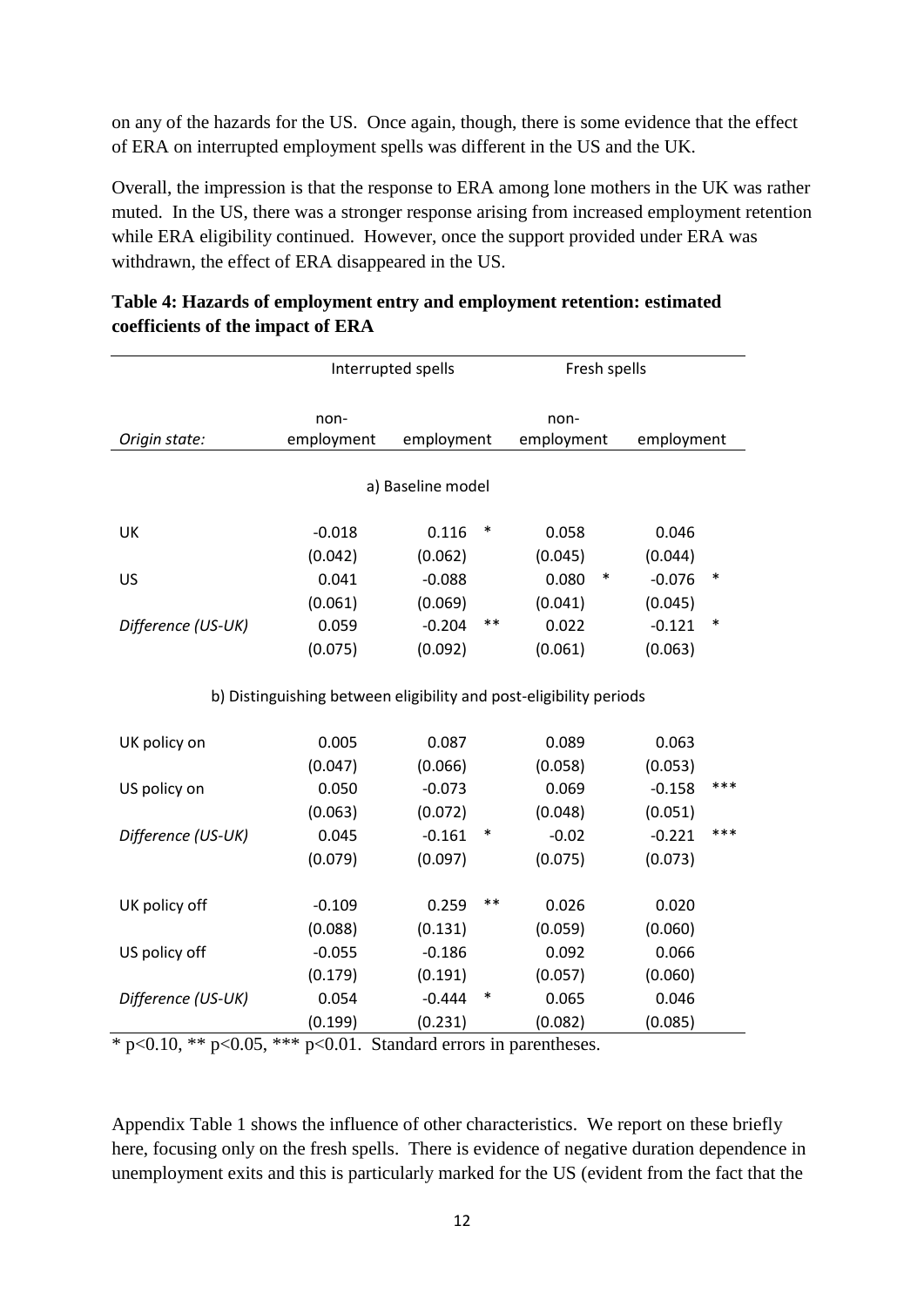US-UK differences in the baseline hazard decline with duration). For employment exits, the pattern is less clear. In the UK, the hazard rate varies rather erratically while, in the US, negative duration dependence holds after the first quarter. Seasonality appear quite similar in both the UK and the US, affecting unemployment hazards but not employment hazards. Turning to demographic characteristics, UK hazard rates were higher for those whose youngest child was no more than two years of age at the time of randomisation; this held for both non-employment exits and employment exits. In the US, the same pattern was seen, with the exception that the hazard of employment exit was higher still for women whose youngest child was aged 3 to 5 at the time of randomisation. Interesting age differences between the two countries were seen. In the UK, being younger (18 to 29) at the time of randomisation was associated with a reduced hazard of employment entry but an increased hazard of employment exit. In other words, younger women were less likely to be employed. In the US, hazard rates of employment entry were significantly higher than those in the UK for these younger women and hazard rates of employment exit were significantly lower. Exits from unemployment were significantly associated with the business cycle. In the UK, a higher prevailing rate of unemployment was associated with a reduced hazard of unemployment exit. This is true in the US as well, although to a lesser extent. In both countries, employment exit hazards were not significantly associated with the local unemployment rate. Lastly, there was evidence of strong trend effects in unemployment exit hazards. These existed in both the UK and TX, albeit the trends were significantly different. No trend effects in employment exit hazards were found in either country.

### **5.3 Exploring the differences between the UK and the US in the effect of ERA**

The effect of ERA in the UK and the US could differ for three broad reasons. The first is that differences in the nature of the support on offer and in how this support was delivered might matter. Some consideration of this was provided in Section 2. The second broad reason is that it is differences in charateristics that matter. The third broad reason is that it is behavioural differences, stemming perhaps from institutional or cultural differences, between the UK and the US that matter.

The MPH generalisation described in Section 3 allows us to explore this source of variation. The model we estimate allows the impact of ERA to vary with both observed and unobserved characteristics. We can therefore assess the extent to which the observed overall difference between the UK and the US in the effect of ERA is explained by compositional differences and differences in the strength of the local labour market (as captured by the unemployment rate).

In estimating this more complicated model, we encountered some difficulties in achieving convergence. This was overcome by removing the quadratic trend terms from the regressor set. However, only four rather than five mass points (or "groups") could be included. As discussed in subsection 5.1, the choice of five rather than four groups was rather marginal so we do not regard the specification with one fewer group as materially weakening the model. More worrying was the performance of the resulting model in simulating outcomes (covered in the next section). Having more than two groups substantially reduced the extent to which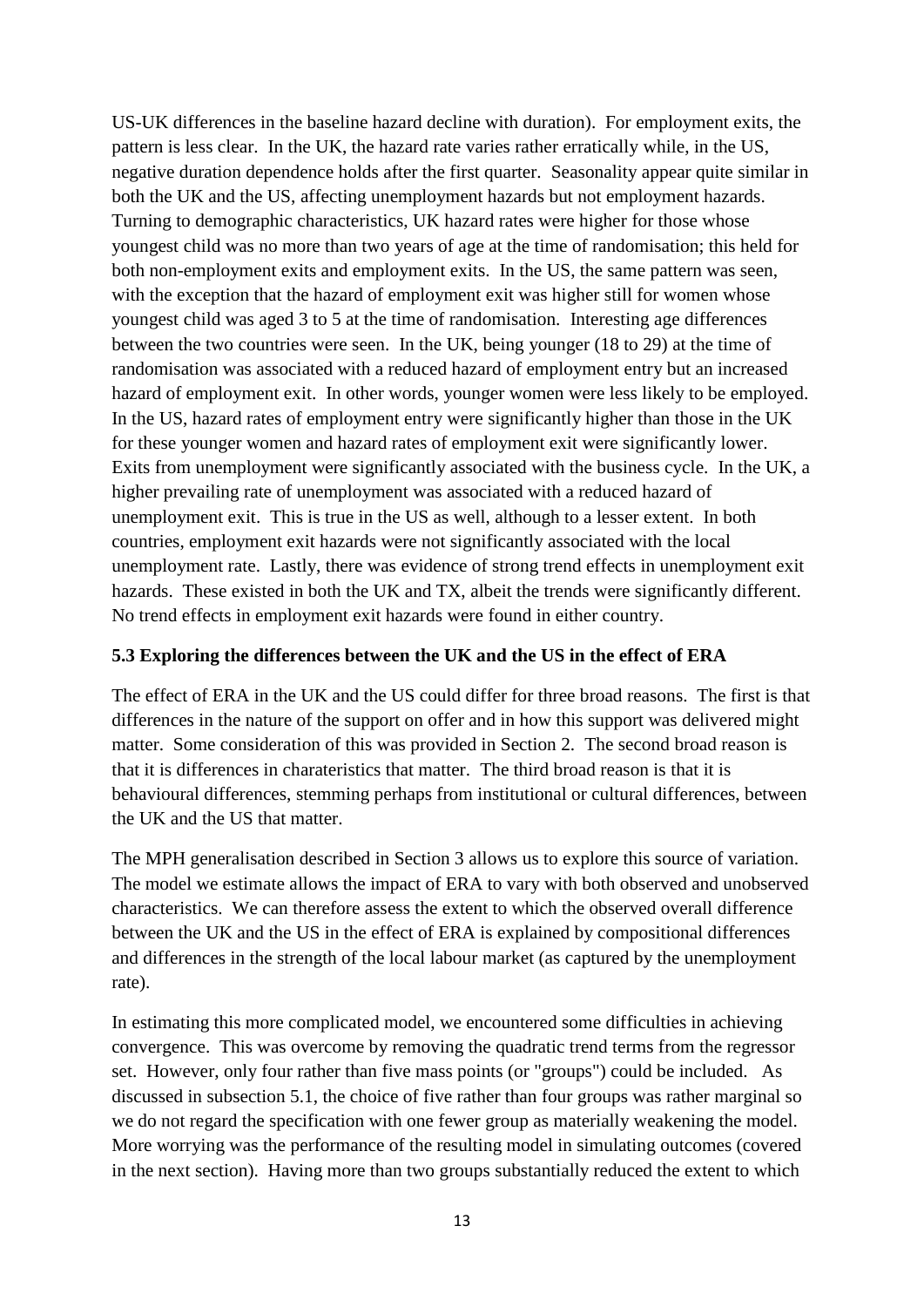it was possible to simulate outcomes that resembled actual employment levels. In view of this, we concentrate on a model with just two groups. This is clearly a less rich characterisation of the unobserved heterogeneity distribution, although we note that it is common in the empirical literature to have just two mass points and, furthermore, Heckman and Singer (1984) suggest that a small number of mass points will tend to be adequate.<sup>3</sup>

Table 5 presents the estimated coefficients for a model with two mass points. Only the key results are shown (full results are provided in Appendix Table 3). With just two groups, the distribution of unobserved heterogeneity appears rather similar in the UK and the US. Group 2 accounted for 82 per cent of the UK sample and 76 per cent of the US sample. The upper panel describes the nature of unobserved heterogeneity. We see that the mass points enter significantly into all equations.

The bottom panel of Table 5 reports the variation in impacts by observed and unobserved characteristics. With regard to personal characteristics, the only suggestion of impact variation is with regard to the mother's age; ERA increased employment entry among those under 30 to a greater degree than it did among those 30 or over. There is also some evidence that ERA may have actually increased exit from ongoing employment spells when the prevailing unemployment rate was higher. However, both these findings were only significant at the 10 per cent level. With regard to unobserved heterogeneity, we see that the impact of ERA on employment entry was significantly lower among those in group 2 than those in group 1. This provides some justification of our generalisation of the MPH model. Despite this, the ERA\*US interaction term is significant for both types of interrupted spells. It appears that, even after controlling for variations in the effectiveness of ERA across a range of possible dimensions, there is something about ERA in the US that results in it having a greater impact on employment.

**.** 

 $3$  We intend to explore the reasons why having more mass points reduces the simulation performance and hope to incorporate our findings into a later revision of this paper.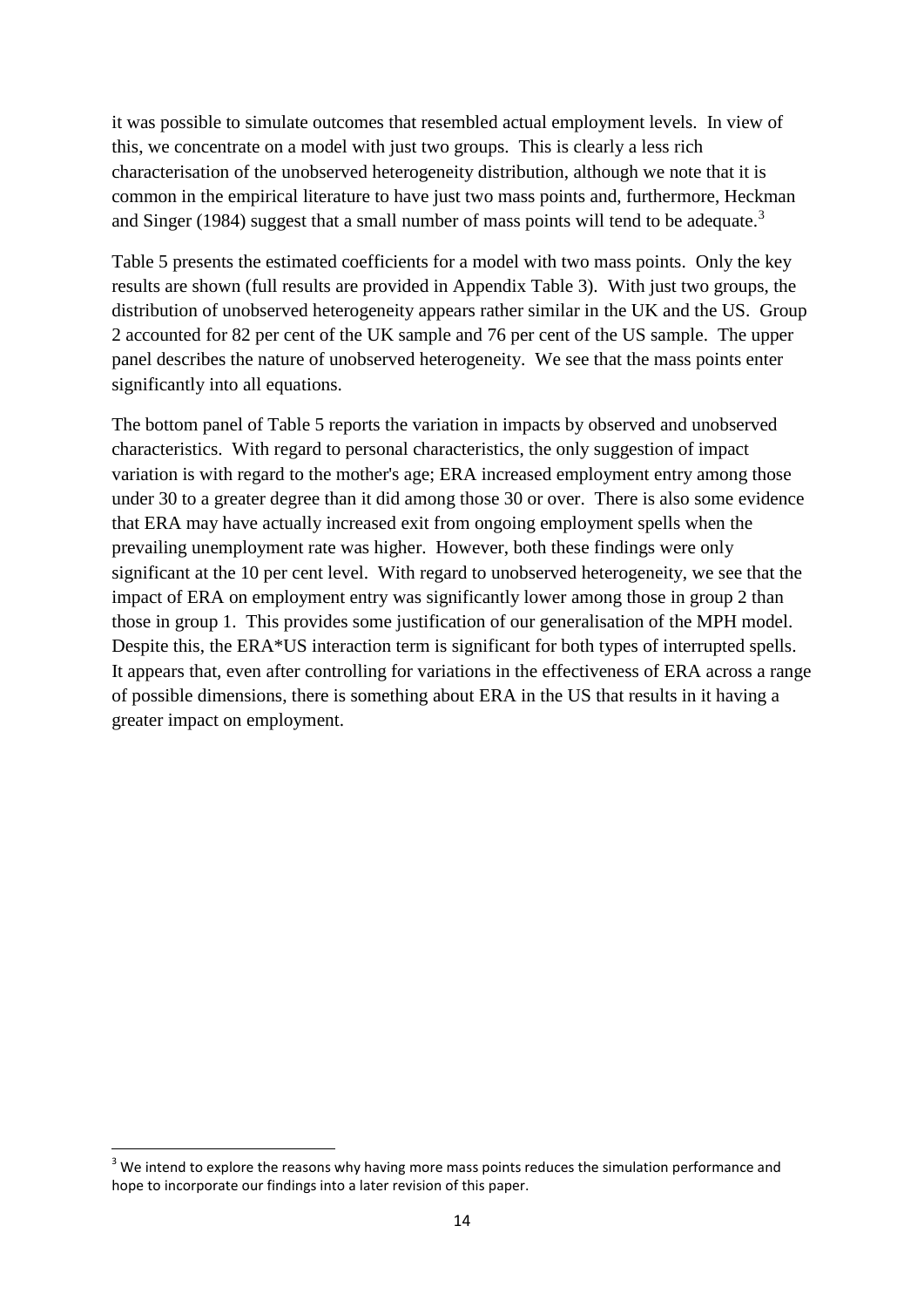|                          |            |        | Ongoing spells           | Fresh spells |                     |        |                     |        |  |  |  |
|--------------------------|------------|--------|--------------------------|--------------|---------------------|--------|---------------------|--------|--|--|--|
|                          | non-       |        |                          | non-         |                     |        |                     |        |  |  |  |
| Origin state:            | employment |        | employment               |              | employment          |        | employment          |        |  |  |  |
|                          |            |        |                          |              |                     |        |                     |        |  |  |  |
|                          |            |        | Unobserved heterogeneity |              |                     |        |                     |        |  |  |  |
| Constant (group 1 - UK)  | 1.303      | ***    | 1.358                    | $***$        | $-2.396$            | ***    | $-3.323$            | ***    |  |  |  |
|                          | (0.455)    |        | (0.614)                  |              | (0.260)             |        | (0.225)             |        |  |  |  |
| US dummy (group 1 - US)  | $-3.547$   | ***    | $-2.036$                 | ***          | $-1.183$            | ***    | $-0.458$            | $\ast$ |  |  |  |
|                          | (0.485)    |        | (0.581)                  |              | (0.282)             |        | (0.256)             |        |  |  |  |
| mass point 2 (group 2)   | $-2.52$    | ***    | $-2.615$                 | ***          | 0.186               | $***$  | $-0.033$            | ***    |  |  |  |
|                          | (0.128)    |        | (0.243)                  |              | (0.075)             |        | (0.073)             |        |  |  |  |
|                          |            |        |                          |              |                     |        |                     |        |  |  |  |
|                          |            |        | Distribution of groups   |              |                     |        |                     |        |  |  |  |
|                          |            | UK     |                          |              |                     | US     |                     |        |  |  |  |
| pr(group 1)              |            | 0.176  |                          |              |                     | 0.236  |                     |        |  |  |  |
| pr(group 2)              |            | 0.824  |                          |              |                     | 0.764  |                     |        |  |  |  |
|                          |            |        |                          |              |                     |        |                     |        |  |  |  |
|                          |            |        | Impact heterogeneity     |              |                     |        |                     |        |  |  |  |
| ERA (reference = control | 0.667      | $\ast$ | $-0.452$                 |              | 0.118               |        | 0.371               | $\ast$ |  |  |  |
| group)                   | (0.365)    |        | (0.439)                  |              | (0.234)             |        | (0.220)             |        |  |  |  |
| ERA*US                   | 0.188      | $\ast$ | $-0.283$                 | $***$        | $-0.026$            |        | $-0.086$            |        |  |  |  |
|                          | (0.110)    |        | (0.125)                  |              | (0.061)             |        | (0.058)             |        |  |  |  |
| ERA*Youngest child 0-2   | $-0.085$   |        | $-0.14$                  |              | $-0.016$            |        | 0.072               |        |  |  |  |
|                          | (0.109)    |        | (0.129)                  |              | (0.071)             |        | (0.068)             |        |  |  |  |
| ERA*Youngest child 3-5   | 0.103      |        | $-0.178$                 |              |                     |        | 0.052               |        |  |  |  |
|                          | (0.113)    |        | (0.135)                  |              | $-0.077$<br>(0.079) |        | (0.075)             |        |  |  |  |
| ERA*Age 18-29            | $-0.12$    |        | 0.104                    |              | 0.118               | $\ast$ | 0.016               |        |  |  |  |
|                          | (0.090)    |        | (0.109)                  |              | (0.062)             |        | (0.059)             |        |  |  |  |
| ERA*Unemployment rate    | $-0.103$   |        | 0.151                    | $\ast$       | 0.012               |        | $-0.064$            | $\ast$ |  |  |  |
|                          | (0.071)    |        | (0.082)                  |              | (0.040)             |        |                     |        |  |  |  |
| ERA*group 2              | $-0.101$   |        | $-0.235$                 |              | $-0.235$            | **     | (0.039)<br>$-0.011$ |        |  |  |  |
|                          |            |        |                          |              |                     |        |                     |        |  |  |  |
|                          | (0.154)    |        | (0.200)                  |              | (0.101)             |        | (0.099)             |        |  |  |  |

**Table 5: Hazards of employment entry and employment retention: estimated coefficients showing how the impact of ERA varies by observed and unobserved characteristics**

 $\overline{\ast p}$  p<0.10,  $\overline{\ast p}$  p<0.05,  $\overline{\ast p}$  p<0.01

#### **5.4 Using simulation to assess what accounts for UK-US differences**

In this sub-section, the estimated coefficients are used to simulate outcomes. We do this in the first instance in order to demonstrate the ability of the model to produce employment rates that compare reasonably well with the actual employment rates in the sample. The protocol for this is as follows:

1. Take a sample of 1,000 individuals from the sample (either from the UK or the US)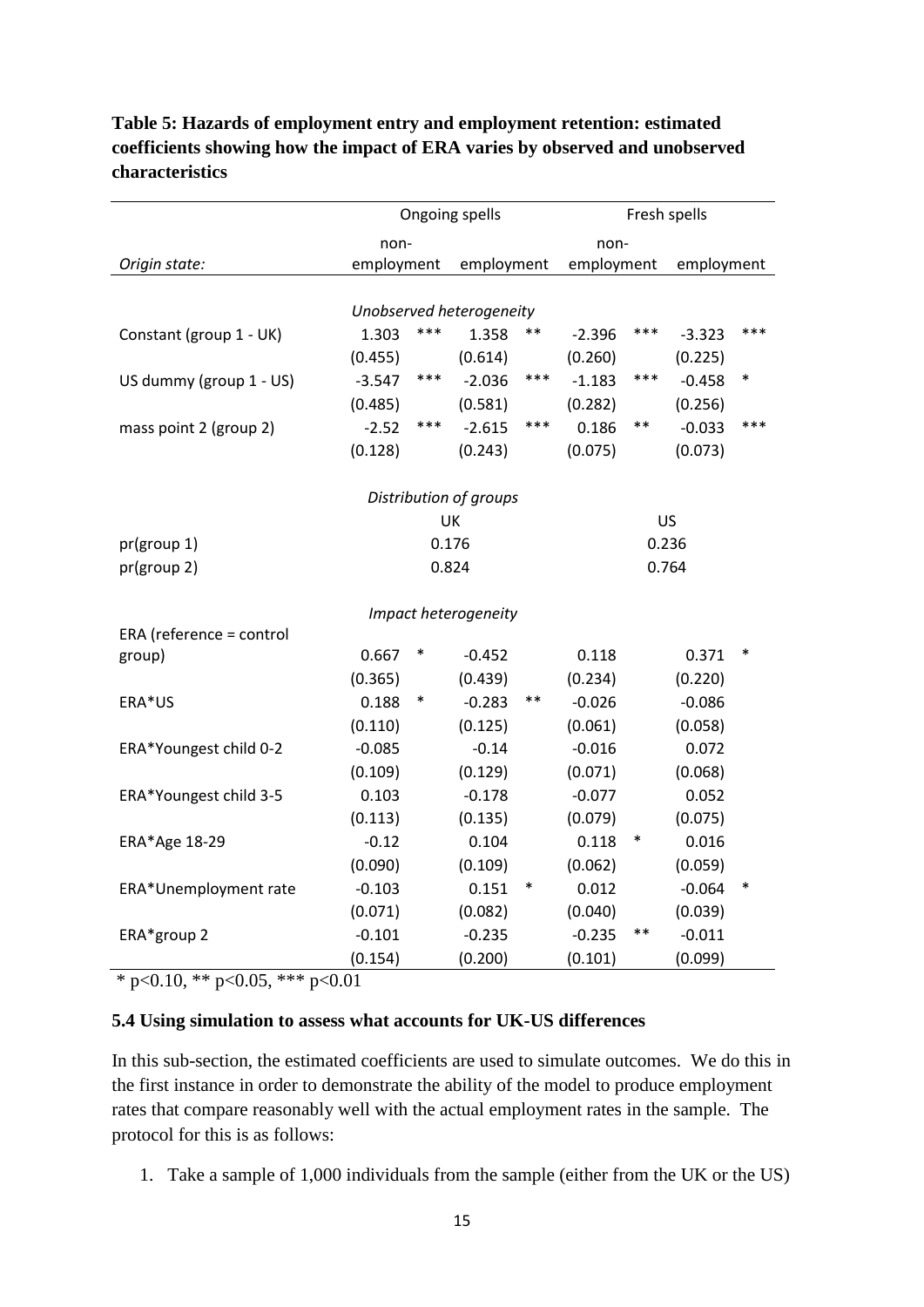- 2. Take a random coefficient draw (that is, a random draw from a normal distribution with means equal to the estimated coefficients and variance equal to the variancecovariance matrix of the estimated coefficients)
- 3. Using this draw, assign each individual to either group 1 or group 2 (i.e. mass point 2) on the basis of a uniformly distributed random number
- 4. Starting with the randomisation quarter, calculate the hazard rate of exit from the current state (i.e. that state they are observed to be in at randomisation)
- 5. Using this hazard, assign each individual to either exit their current state or not to exit their current state on the basis of a uniformly distributed random number
- 6. Update their simulated state for the next quarter according to whether they were assigned to exit in step 5.
- 7. Calculate the hazard for the next quarter
- 8. Repeat steps 5-7 until outcomes for 20 quarters have been simulated.
- 9. Repeat steps 2-8 999 times.

Table 6 shows the results of the simulation for the UK and the US separately. For compactness, we show only the first six quarters of the experiment and then the  $12<sup>th</sup>$  and  $18<sup>th</sup>$ quarters. In the UK, the simulated employment rates look fairly similar to the actual rates, albeit slightly higher in the early quarters. In the US, the simulated rates were slightly lower than the actual rates in the early quarters but again were more comparable in later quarters.

### **Table 6: Comparing simulated employment rates with actual employment rates (%)**

|         |         |           | UK      |           |
|---------|---------|-----------|---------|-----------|
|         |         | Simulated |         | Actual    |
| Quarter | Control | Treatment | Control | Treatment |
| 1       | 37.60   | 37.60     | 34.81   | 38.24     |
| 2       | 44.70   | 44.72     | 41.51   | 44.11     |
| 3       | 46.93   | 46.81     | 44.19   | 45.25     |
| 4       | 47.41   | 47.08     | 45.81   | 46.10     |
| 5       | 46.39   | 46.09     | 45.65   | 46.36     |
| 6       | 46.58   | 45.97     | 46.37   | 47.50     |
| 12      | 46.97   | 46.36     | 45.22   | 45.91     |
| 18      | 48.49   | 47.70     | 48.46   | 48.70     |

|         |         |           | US      |           |
|---------|---------|-----------|---------|-----------|
|         |         | Simulated |         | Actual    |
|         | Control | Treatment | Control | Treatment |
| Quarter | 45.30   | 45.30     | 47.44   | 45.61     |
| 2       | 47.34   | 48.36     | 47.90   | 47.94     |
| 3       | 46.05   | 47.18     | 49.58   | 51.48     |
| 4       | 45.39   | 47.22     | 49.13   | 50.84     |
| 5       | 46.35   | 48.15     | 49.13   | 49.55     |
| 6       | 46.24   | 48.04     | 47.90   | 51.23     |
| 12      | 46.72   | 49.29     | 46.28   | 48.77     |
| 18      | 46.98   | 50.03     | 48.41   | 50.90     |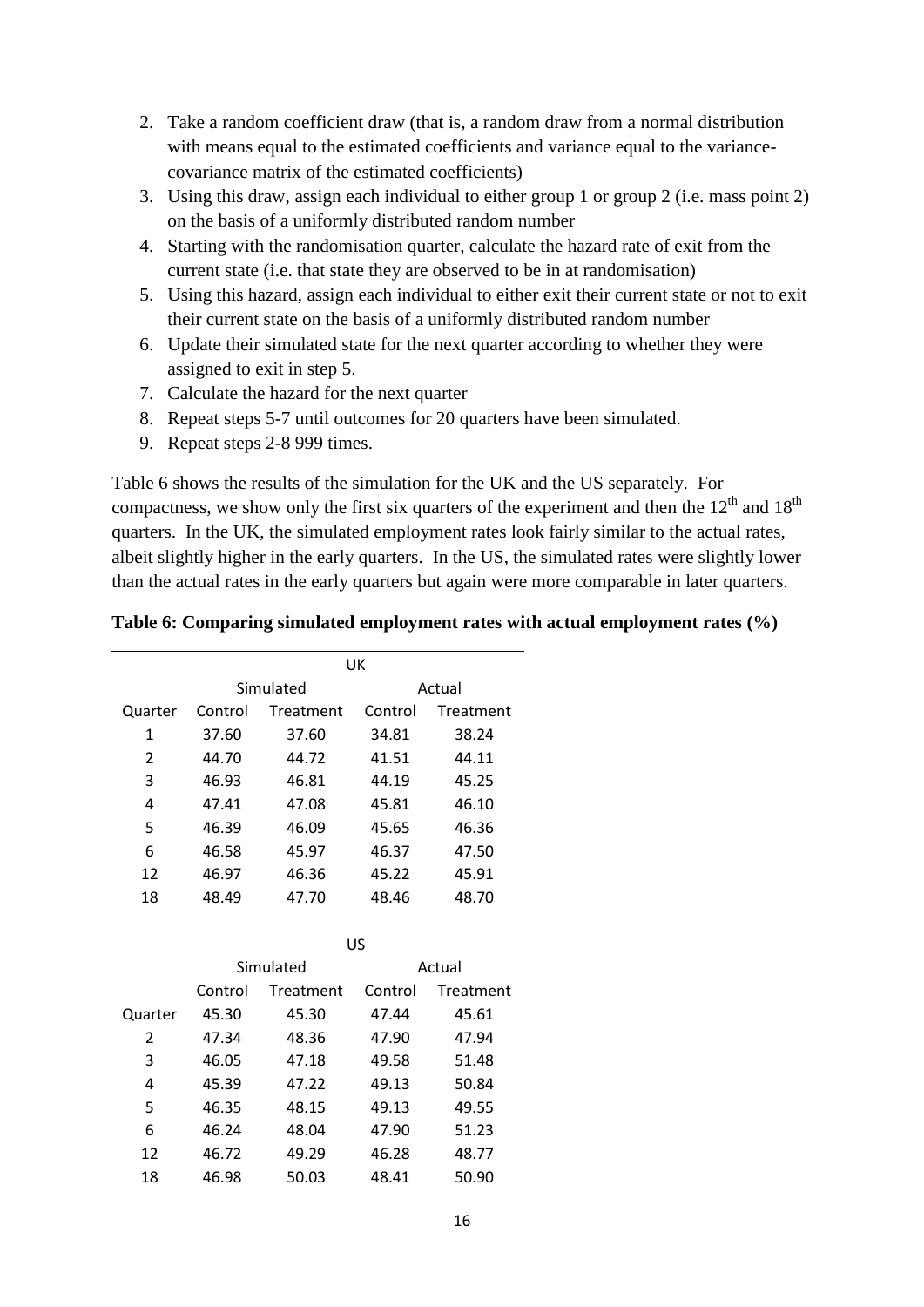As already noted, we can use the estimated coefficients to see what explains the UK-US differences. In Figure 2, the solid line shows the simulated employment rates over time (relative to quarter 1, the quarter of randomisation) for the UK. The line with diamonds shows the corresponding rate for the US. To avoid cluttering the diagram, confidence intervals are not shown. Instead, we report in Table 7 the standard errors of the simulations. In the UK there are essentially no impacts while in the US we see significant positive impacts of roughly 2-3 percentage points for much of the period.

The other lines in Figure 2 provide an insight into why the impacts in the US are different from those in the UK. To understand what these represent, consider the simulated outcomes for the UK. These are generated using the UK sample, the relevant estimated coefficients (not the coefficients for the US, in other words) and the UK distribution of unobserved heterogeneity. The crossed line (labelled "US X, UK β, UK υ") shows the outcomes generated when the US sample is used instead of the UK sample but with the UK coefficients and UK distribution of unobserved heterogeneity. As such, it provides an estimate of the effect UK ERA might be expected to have if people in the US behaved in a similar way to people in the UK and, furthermore, were similar in their unobserved characteristics. The simulations suggest a negative impact of ERA under these conditions, although we also note from Table 7 that these impacts never achieve statistical significance. The role of unobserved characteristics looks rather marginal. The dashed line (labelled "UK X, UK β, US υ") applies the UK coefficients to the UK data but assumes the US distribution of unobserved heterogeneity. The resulting line lies very close to the UK simulations (line 1) which is not surprising given that the model finds rather similar distribution of unobserved heterogeneity in the two countries.

Clearly, it is the dotted line which drives the differences between the UK and the US. This line (labelled "UK X, US β, UK υ") shows the effect of applying the US coefficients to the UK data while assuming the UK distribution of unobserved heterogeneity. These impacts lie above those for the US and we see from Table 7 that they are statistically significant at the five per cent level for much of the simulated follow-up period. It appears that, for whatever reason, individuals in the US simply responded more strongly to ERA than individuals in the UK.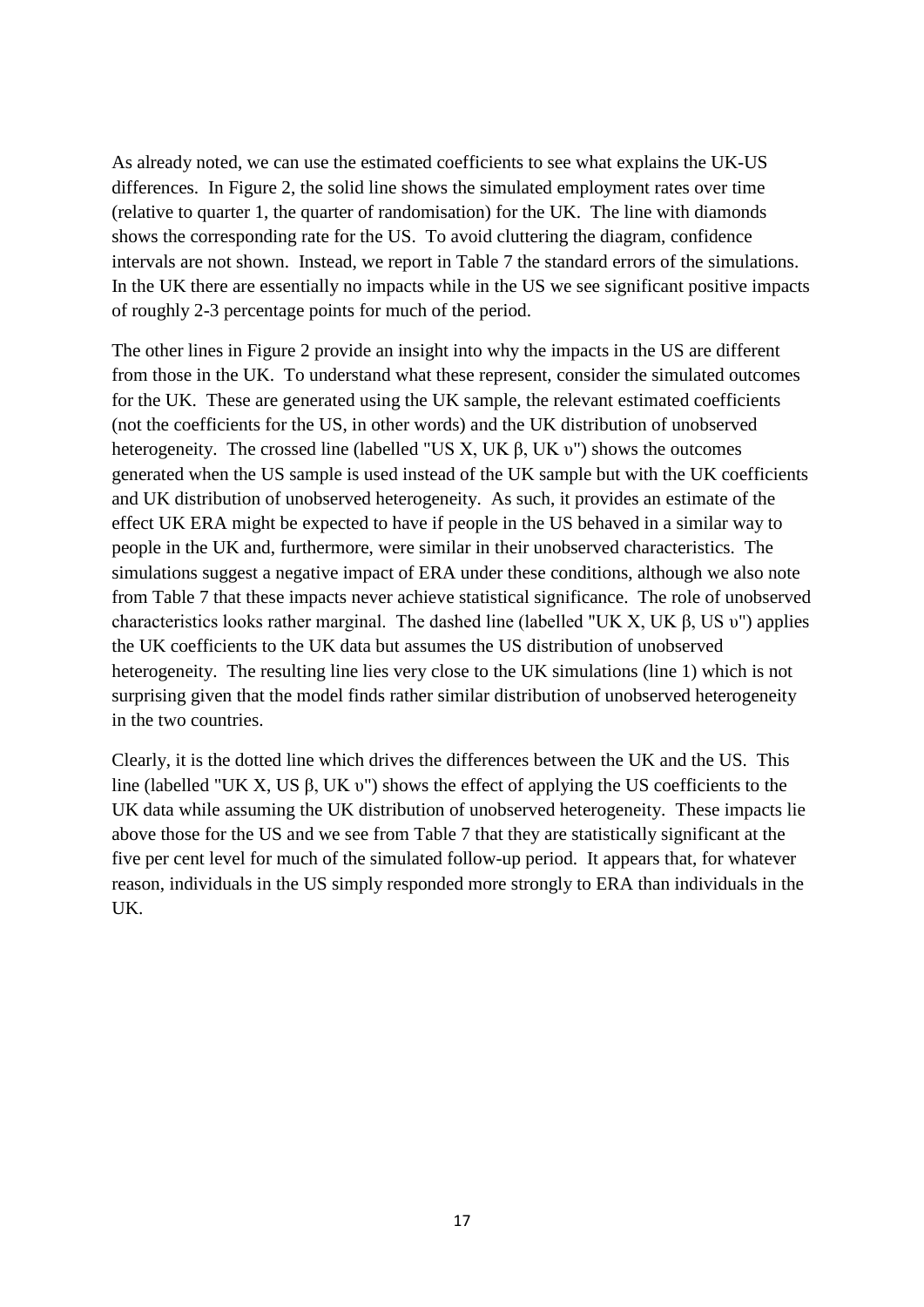



**Table 7: Exploring differences between the UK and the US in the estimated impacts of ERA on employment rates (%-points)**

| Quarter        | (1)     | (2)     | (3)    | (4)     | (5)    |
|----------------|---------|---------|--------|---------|--------|
| $\mathbf 1$    | 0.00    | 0.00    | 0.00   | 0.00    | 0.00   |
|                | (0.00)  | (0.00)  | (0.00) | (0.00)  | (0.00) |
| $\overline{2}$ | $-0.10$ | $-1.11$ | 2.38   | $-0.14$ | 1.51   |
|                | (0.87)  | (1.00)  | (1.16) | (1.10)  | (1.18) |
| 3              | $-0.21$ | $-1.47$ | 3.19   | $-0.24$ | 2.06   |
|                | (0.88)  | (1.06)  | (1.31) | (1.02)  | (1.04) |
| 4              | $-0.14$ | $-1.61$ | 3.38   | $-0.12$ | 2.28   |
|                | (0.86)  | (1.05)  | (1.42) | (0.89)  | (1.08) |
| 5              | $-0.14$ | $-1.66$ | 3.47   | $-0.08$ | 2.43   |
|                | (0.93)  | (1.13)  | (1.50) | (0.95)  | (1.18) |
| 6              | $-0.16$ | $-1.72$ | 3.52   | $-0.08$ | 2.53   |
|                | (1.02)  | (1.19)  | (1.63) | (1.02)  | (1.28) |
| 12             | $-0.59$ | $-1.96$ | 3.83   | $-0.35$ | 3.30   |
|                | (1.19)  | (1.64)  | (1.86) | (1.21)  | (1.60) |
| 18             | $-0.75$ | $-1.83$ | 3.81   | $-0.43$ | 3.11   |
|                | (1.41)  | (1.72)  | (2.04) | (1.44)  | (1.76) |

Note: Table entries show the simulated percentage point impact of ERA on the employment rate at varying times post random assignment. Column (1) shows the simulated UK impacts. Column (2) simulates impacts applying the UK behavioural coefficients and the UK distribution of unobserved heterogeneity to the US data. Column (3) simulates impacts applying the US behavioural coefficients and the UK distribution of unobserved heterogeneity to the UK data. Column (4) simulates impacts applying the UK behavioural coefficients but the US distribution of unobserved heterogeneity to the UK data. Column (5) simulates the US impacts. Standard errors are shown in parentheses.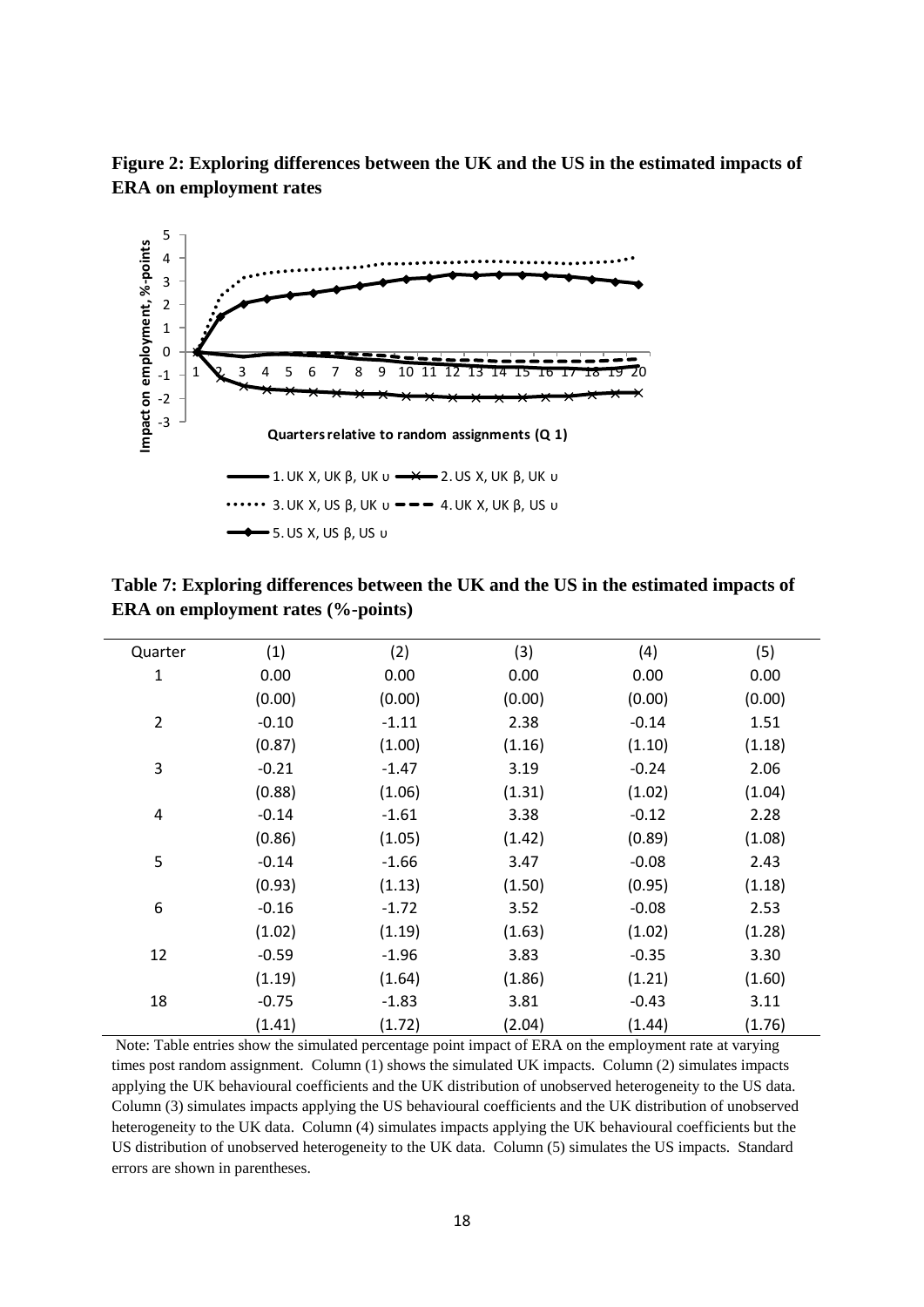# **6. Discussion**

<to follow>

# **7. Conclusion**

<to follow>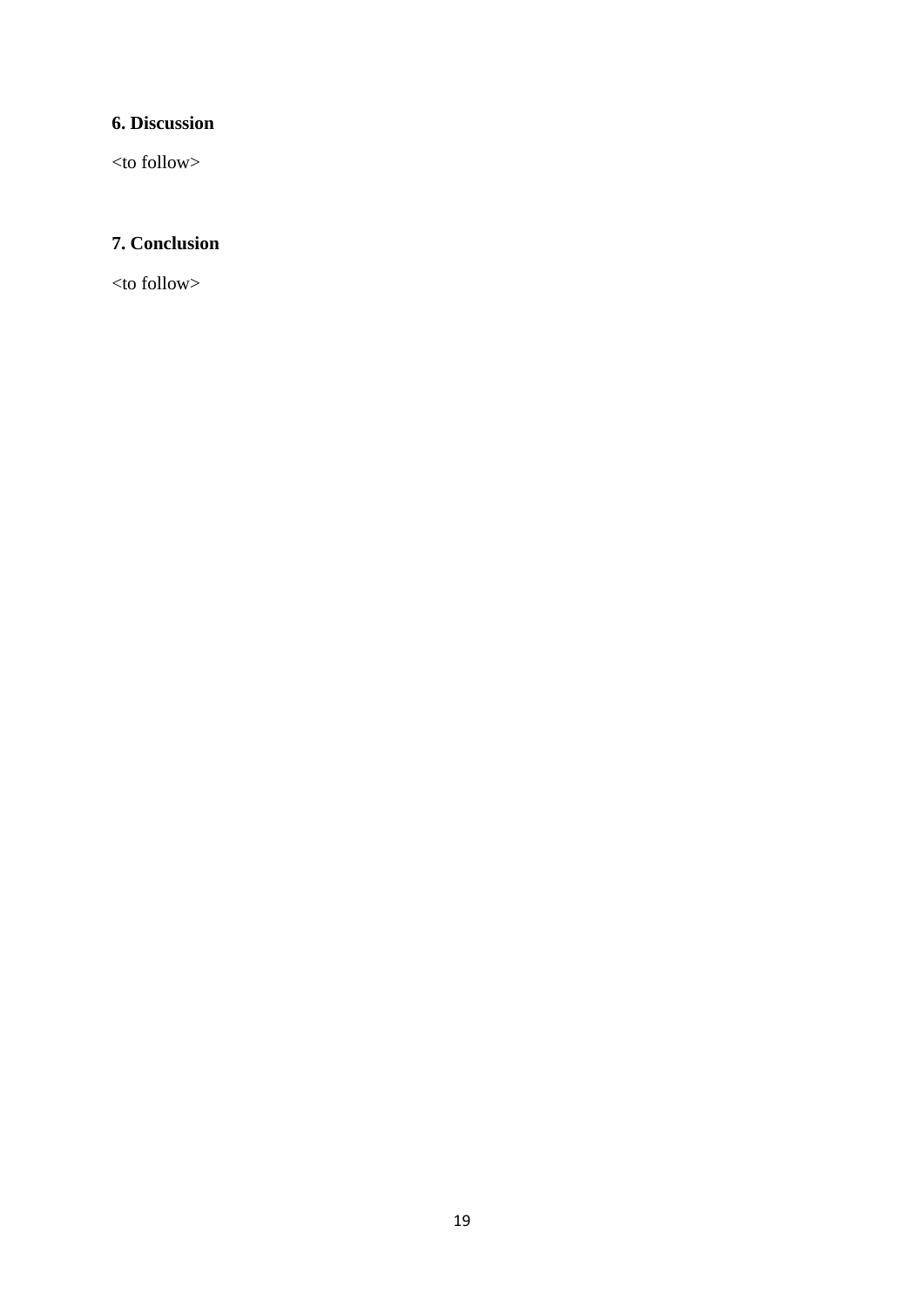|                        |                   |       | <b>Interrupted spells</b> |        |                   |     | <b>Fresh spells</b> |        | <b>Interrupted spells</b><br><b>Fresh spells</b> |       |                   |       |                   |     |                   |     |
|------------------------|-------------------|-------|---------------------------|--------|-------------------|-----|---------------------|--------|--------------------------------------------------|-------|-------------------|-------|-------------------|-----|-------------------|-----|
|                        | $u \rightarrow e$ |       | $e \rightarrow u$         |        | $u \rightarrow e$ |     | $e \rightarrow u$   |        | $u \rightarrow e$                                |       | $e \rightarrow u$ |       | $u \rightarrow e$ |     | $e \rightarrow u$ |     |
| ERA dummy              | $-0.018$          |       | 0.116                     | $\ast$ | 0.058             |     | 0.046               |        | 0.005                                            |       | 0.087             |       | 0.089             |     | 0.063             |     |
|                        | (0.042)           |       | (0.062)                   |        | (0.045)           |     | (0.044)             |        | (0.047)                                          |       | (0.066)           |       | (0.058)           |     | (0.053)           |     |
| ERA*US                 | 0.059             |       | $-0.204$                  | $***$  | 0.022             |     | $-0.121$            | $\ast$ | 0.045                                            |       | $-0.161$ *        |       | $-0.02$           |     | $-0.221$          | *** |
|                        | (0.075)           |       | (0.092)                   |        | (0.061)           |     | (0.063)             |        | (0.079)                                          |       | (0.097)           |       | (0.075)           |     | (0.073)           |     |
| ERA*post-ERA           |                   |       |                           |        |                   |     |                     |        | $-0.114$                                         |       | 0.171             |       | $-0.062$          |     | $-0.043$          |     |
|                        |                   |       |                           |        |                   |     |                     |        | (0.096)                                          |       | (0.138)           |       | (0.074)           |     | (0.070)           |     |
| ERA*US*post-ERA        |                   |       |                           |        |                   |     |                     |        | 0.009                                            |       | $-0.284$          |       | 0.085             |     | 0.267             | *** |
|                        |                   |       |                           |        |                   |     |                     |        | (0.208)                                          |       | (0.241)           |       | (0.098)           |     | (0.094)           |     |
| <b>US</b>              | $-5.931$          | ***   | $-0.404$                  |        | $-3.045$          | *** | 1.105               | $\ast$ | $-6.05$                                          | ***   | $-0.126$          |       | $-3.104$          | *** | 0.934             |     |
|                        | (0.638)           |       | (0.907)                   |        | (0.666)           |     | (0.629)             |        | (0.647)                                          |       | (0.933)           |       | (0.669)           |     | (0.634)           |     |
| <b>Baseline</b> hazard |                   |       |                           |        |                   |     |                     |        |                                                  |       |                   |       |                   |     |                   |     |
| Quarter 1              | 0.717             | ***   | $-1.344$                  | ***    | 0.631             | *** | 0.219               | ***    | 0.722                                            | ***   | $-1.347$          | ***   | 0.631             | *** | 0.215             | *** |
|                        | (0.176)           |       | (0.245)                   |        | (0.075)           |     | (0.080)             |        | (0.176)                                          |       | (0.243)           |       | (0.075)           |     | (0.080)           |     |
| Quarter 2              | 0.691             | ***   | 0.004                     |        | 0.5               | *** | 0.695               | ***    | 0.694                                            | ***   | $-0.003$          |       | 0.499             | *** | 0.692             | *** |
|                        | (0.141)           |       | (0.145)                   |        | (0.076)           |     | (0.073)             |        | (0.141)                                          |       | (0.144)           |       | (0.076)           |     | (0.073)           |     |
| Quarter 3              | 0.45              | ***   | 0.266                     | $***$  | 0.45              | *** | 0.445               | ***    | 0.452                                            | ***   | 0.261             | $***$ | 0.449             | *** | 0.442             | *** |
|                        | (0.137)           |       | (0.124)                   |        | (0.078)           |     | (0.076)             |        | (0.137)                                          |       | (0.124)           |       | (0.078)           |     | (0.076)           |     |
| Quarter 4              | 0.604             | ***   | 0.127                     |        | 0.335             | *** | 0.49                | ***    | 0.605                                            | ***   | 0.125             |       | 0.333             | *** | 0.487             | *** |
|                        | (0.122)           |       | (0.118)                   |        | (0.083)           |     | (0.076)             |        | (0.122)                                          |       | (0.118)           |       | (0.083)           |     | (0.076)           |     |
| Quarters 5-6           | 0.504             | ***   | 0.036                     |        | 0.275             | *** | 0.25                | ***    | 0.504                                            | ***   | 0.035             |       | 0.274             | *** | 0.248             | *** |
|                        | (0.088)           |       | (0.094)                   |        | (0.072)           |     | (0.070)             |        | (0.088)                                          |       | (0.094)           |       | (0.072)           |     | (0.070)           |     |
| US*Quarter 1           | 0.455             | $***$ | 1.898                     | ***    | 0.566             | *** | 0.275               | ***    | 0.452                                            | $***$ | 1.898             | ***   | 0.565             | *** | 0.281             | *** |
|                        | (0.212)           |       | (0.299)                   |        | (0.098)           |     | (0.099)             |        | (0.212)                                          |       | (0.297)           |       | (0.099)           |     | (0.099)           |     |
| US*Quarter 2           | 0.241             |       | 0.933                     | ***    | 0.409             | *** | $-0.163$            | $\ast$ | 0.24                                             |       | 0.938             | ***   | 0.409             | *** | $-0.156$          |     |
|                        | (0.180)           |       | (0.185)                   |        | (0.104)           |     | (0.097)             |        | (0.181)                                          |       | (0.185)           |       | (0.105)           |     | (0.097)           |     |
| US*Quarter 3           | 0.484             | ***   | 0.509                     | ***    | 0.378             | *** | $-0.144$            |        | 0.484                                            | ***   | 0.513             | ***   | 0.378             | *** | $-0.135$          |     |

# **Appendix Table 1: Hazards of employment entry and retention: estimated coefficients**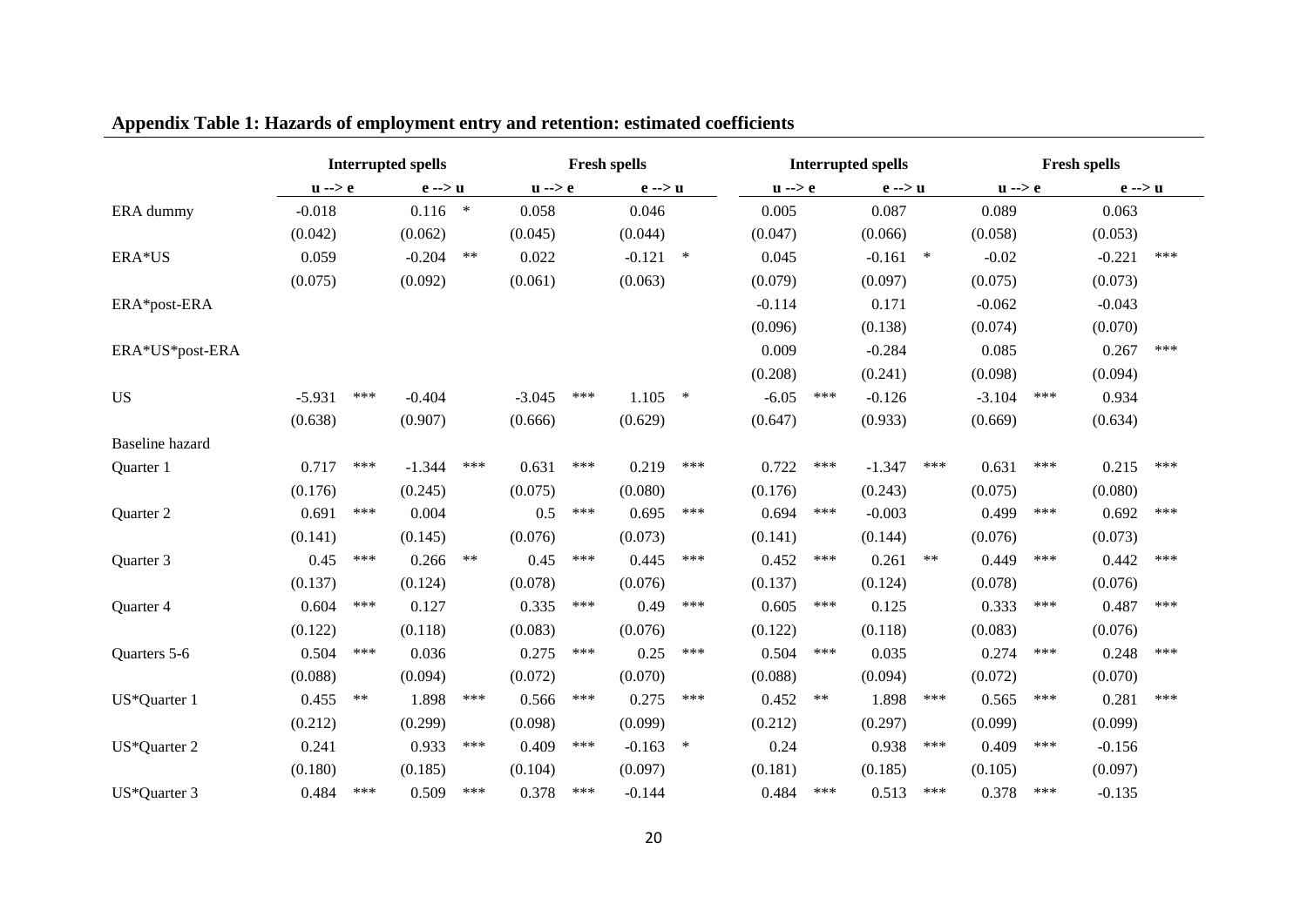|                          | (0.174)  |     | (0.172)  |        | (0.109)  |       | (0.105)  |        | (0.174)          |     | (0.172)  |       | (0.110)  |       | (0.105)  |        |
|--------------------------|----------|-----|----------|--------|----------|-------|----------|--------|------------------|-----|----------|-------|----------|-------|----------|--------|
| US*Quarter 4             | $-0.029$ |     | 0.474    | ***    | 0.396    | ***   | $-0.291$ | ***    | $-0.028$         |     | 0.477    | ***   | 0.397    | ***   | $-0.281$ | $***$  |
|                          | (0.173)  |     | (0.177)  |        | (0.117)  |       | (0.111)  |        | (0.173)          |     | (0.177)  |       | (0.118)  |       | (0.111)  |        |
| US*Quarters 5-6          | 0.111    |     | 0.445    | ***    | 0.225    | $***$ | $-0.075$ |        | 0.112            |     | 0.446    | ***   | 0.225    | $***$ | $-0.068$ |        |
|                          | (0.130)  |     | (0.141)  |        | (0.107)  |       | (0.103)  |        | (0.130)          |     | (0.141)  |       | (0.107)  |       | (0.103)  |        |
| janfebmar                | 0.413    | *** | 0.329    | ***    | 0.336    | ***   | 0.03     |        | 0.404            | *** | 0.345    | ***   | 0.325    | ***   | 0.023    |        |
|                          | (0.063)  |     | (0.080)  |        | (0.064)  |       | (0.056)  |        | (0.063)          |     | (0.081)  |       | (0.065)  |       | (0.057)  |        |
| aprmayjun                | 0.288    | *** | 0.013    |        | 0.27     | ***   | $-0.003$ |        | 0.283            | *** | 0.024    |       | 0.262    | ***   | $-0.008$ |        |
|                          | (0.063)  |     | (0.081)  |        | (0.063)  |       | (0.055)  |        | (0.063)          |     | (0.081)  |       | (0.064)  |       | (0.055)  |        |
| Julaugsep                | 0.357    | *** | 0.006    |        | 0.293    | ***   | 0.031    |        | 0.354            | *** | 0.012    |       | 0.29     | ***   | 0.028    |        |
|                          | (0.060)  |     | (0.078)  |        | (0.062)  |       | (0.052)  |        | (0.060)          |     | (0.078)  |       | (0.062)  |       | (0.052)  |        |
| US*janfebmar             | $-0.002$ |     | $-0.45$  | ***    | $-0.027$ |       | $-0.106$ |        | $\boldsymbol{0}$ |     | $-0.473$ | ***   | $-0.013$ |       | $-0.075$ |        |
|                          | (0.110)  |     | (0.124)  |        | (0.081)  |       | (0.075)  |        | (0.111)          |     | (0.125)  |       | (0.082)  |       | (0.077)  |        |
| US*aprmayjun             | $-0.017$ |     | $-0.047$ |        | $-0.039$ |       | 0.003    |        | $-0.016$         |     | $-0.064$ |       | $-0.028$ |       | 0.032    |        |
|                          | (0.110)  |     | (0.120)  |        | (0.081)  |       | (0.073)  |        | (0.111)          |     | (0.121)  |       | (0.082)  |       | (0.073)  |        |
| US*julaugsep             | $-0.041$ |     | $-0.152$ |        | $-0.011$ |       | $-0.041$ |        | $-0.042$         |     | $-0.164$ |       | $-0.004$ |       | $-0.014$ |        |
|                          | (0.106)  |     | (0.118)  |        | (0.079)  |       | (0.070)  |        | (0.106)          |     | (0.119)  |       | (0.079)  |       | (0.071)  |        |
| Youngest child 0to2      | 0.03     |     | 0.122    |        | 0.129    | $***$ | 0.13     | $***$  | 0.03             |     | 0.12     |       | 0.13     | $***$ | 0.13     | $***$  |
|                          | (0.061)  |     | (0.088)  |        | (0.062)  |       | (0.061)  |        | (0.061)          |     | (0.088)  |       | (0.062)  |       | (0.062)  |        |
| Youngest child 3to5      | 0.04     |     | $-0.022$ |        | $-0.106$ |       | 0.022    |        | 0.04             |     | $-0.022$ |       | $-0.106$ |       | 0.022    |        |
|                          | (0.060)  |     | (0.087)  |        | (0.066)  |       | (0.063)  |        | (0.060)          |     | (0.087)  |       | (0.066)  |       | (0.063)  |        |
| age_18to29               | $-0.029$ |     | 0.362    | ***    | $-0.126$ | $***$ | 0.283    | ***    | $-0.029$         |     | 0.364    | ***   | $-0.127$ | $***$ | 0.284    | ***    |
|                          | (0.048)  |     | (0.067)  |        | (0.050)  |       | (0.050)  |        | (0.048)          |     | (0.067)  |       | (0.050)  |       | (0.050)  |        |
| US*youngest child 0-2    | 0.145    |     | $-0.078$ |        | $-0.015$ |       | 0.003    |        | 0.144            |     | $-0.075$ |       | $-0.017$ |       | 0.009    |        |
|                          | (0.108)  |     | (0.130)  |        | (0.086)  |       | (0.090)  |        | (0.108)          |     | (0.130)  |       | (0.086)  |       | (0.090)  |        |
| $US*$ youngest child 3-5 | 0.093    |     | 0.097    |        | 0.1      |       | 0.167    | $\ast$ | 0.093            |     | 0.098    |       | 0.098    |       | 0.174    | $\ast$ |
|                          | (0.119)  |     | (0.136)  |        | (0.093)  |       | (0.098)  |        | (0.119)          |     | (0.136)  |       | (0.093)  |       | (0.098)  |        |
| US*age 18-29             | 0.485    | *** | $-0.265$ | $***$  | 0.302    | ***   | $-0.357$ | ***    | 0.485            | *** | $-0.268$ | $***$ | 0.301    | ***   | $-0.362$ | ***    |
|                          | (0.093)  |     | (0.109)  |        | (0.072)  |       | (0.078)  |        | (0.093)          |     | (0.110)  |       | (0.072)  |       | (0.078)  |        |
| urateSA                  | $-0.465$ | *** | 0.21     | $\ast$ | $-0.339$ | ***   | 0.001    |        | $-0.483$         | *** | 0.243    | $***$ | $-0.351$ | ***   | $-0.008$ |        |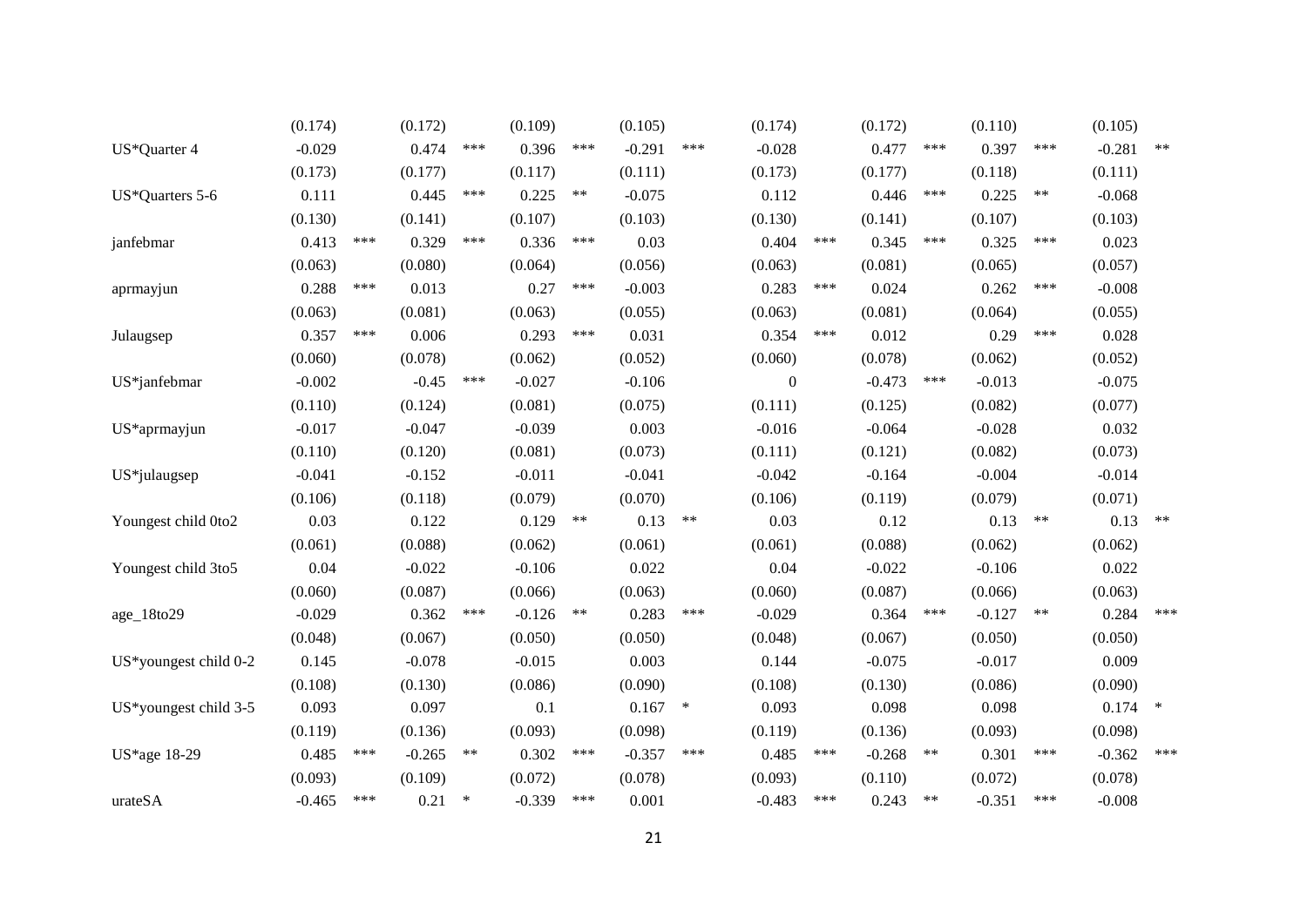|                                              | (0.084)   |     | (0.111)  |        | (0.055)  |       | (0.055)  |        | (0.085)  |        | (0.114)  |            | (0.057)  |     | (0.056)    |     |
|----------------------------------------------|-----------|-----|----------|--------|----------|-------|----------|--------|----------|--------|----------|------------|----------|-----|------------|-----|
| $\ensuremath{\mathrm{US}^*\mathrm{urateSA}}$ | 0.55      | *** | $-0.143$ |        | 0.184    | $***$ | 0.028    |        | 0.565    | ***    | $-0.18$  |            | 0.198    | *** | 0.068      |     |
|                                              | (0.105)   |     | (0.132)  |        | (0.074)  |       | (0.075)  |        | (0.106)  |        | (0.135)  |            | (0.076)  |     | (0.077)    |     |
| Year                                         | $-1.156$  | *** | $-0.511$ | $***$  | $-0.771$ | ***   | 0.129    |        | $-1.187$ | ***    | $-0.454$ | $\ast\ast$ | $-0.782$ | *** | 0.117      |     |
|                                              | (0.141)   |     | (0.205)  |        | (0.158)  |       | (0.144)  |        | (0.143)  |        | (0.210)  |            | (0.159)  |     | (0.144)    |     |
| year squared                                 | 0.092     | *** | 0.018    |        | 0.068    | ***   | $-0.011$ |        | 0.096    | ***    | 0.011    |            | 0.07     | *** | $-0.01$    |     |
|                                              | (0.012)   |     | (0.017)  |        | (0.012)  |       | (0.011)  |        | (0.012)  |        | (0.018)  |            | (0.013)  |     | (0.012)    |     |
| US*year                                      | 1.035     | *** | 0.462    | $\ast$ | 1.059    | ***   | 0.028    |        | 1.062    | ***    | 0.401    |            | 1.066    | *** | 0.012      |     |
|                                              | (0.199)   |     | (0.253)  |        | (0.174)  |       | (0.161)  |        | (0.200)  |        | (0.257)  |            | (0.175)  |     | (0.162)    |     |
| US*year squared                              | $-0.107$  | *** | $-0.042$ |        | $-0.12$  | ***   | $-0.026$ |        | $-0.108$ | ***    | $-0.032$ |            | $-0.122$ | *** | $-0.027$ * |     |
|                                              | (0.025)   |     | (0.029)  |        | (0.017)  |       | (0.016)  |        | (0.026)  |        | (0.030)  |            | (0.017)  |     | (0.016)    |     |
| $_{\rm cons}$                                | $1.543$ * |     | $-0.415$ |        | 0.605    |       | $-1.043$ |        | 1.719    | $\ast$ | $-0.674$ |            | 0.663    |     | $-1.009$   |     |
|                                              | (0.917)   |     | (0.915)  |        | (0.674)  |       | (0.664)  |        | (0.901)  |        | (0.941)  |            | (0.673)  |     | (0.653)    |     |
|                                              |           |     |          |        |          |       |          |        |          |        |          |            |          |     |            |     |
| mass point 2                                 | 1.065     |     | 4.142    | ***    | 1.176    |       | 1.382    | $\ast$ | 1.038    |        | 4.105    | ***        | 1.139    |     | $1.334$ *  |     |
|                                              | (0.839)   |     | (0.761)  |        | (0.721)  |       | (0.729)  |        | (0.805)  |        | (0.734)  |            | (0.693)  |     | (0.701)    |     |
| mass point 3                                 | $-0.576$  |     | 1.815    | ***    | $-1.593$ | ***   | $-1.814$ | ***    | $-0.597$ |        | 1.803    | ***        | $-1.597$ | *** | $-1.823$   | *** |
|                                              | (0.463)   |     | (0.559)  |        | (0.377)  |       | (0.418)  |        | (0.459)  |        | (0.554)  |            | (0.374)  |     | (0.416)    |     |
| mass point 4                                 | 1.079     | *** | 0.2      |        | 0.063    |       | 1.183    | ***    | 1.06     | $***$  | 0.199    |            | 0.054    |     | 1.18       | *** |
|                                              | (0.345)   |     | (0.306)  |        | (0.309)  |       | (0.292)  |        | (0.343)  |        | (0.299)  |            | (0.305)  |     | (0.285)    |     |
| mass point 5                                 | $-1.872$  | *** | $-2.256$ | ***    | $-1.653$ | ***   | $-3.369$ | ***    | $-1.845$ | ***    | $-2.243$ | ***        | $-1.63$  | *** | $-3.352$   | *** |
|                                              | (0.373)   |     | (0.378)  |        | (0.359)  |       | (0.375)  |        | (0.345)  |        | (0.350)  |            | (0.330)  |     | (0.349)    |     |
| pr(mass point 2)                             | 0.118     |     |          |        |          |       |          |        | 0.122    |        |          |            |          |     |            |     |
|                                              | (0.063)   |     |          |        |          |       |          |        | (0.067)  |        |          |            |          |     |            |     |
| pr(mass point 3)                             | 0.088     |     |          |        |          |       |          |        | 0.088    |        |          |            |          |     |            |     |
|                                              | (0.010)   |     |          |        |          |       |          |        | (0.010)  |        |          |            |          |     |            |     |
| pr(mass point 4)                             | 0.52      |     |          |        |          |       |          |        | 0.516    |        |          |            |          |     |            |     |
|                                              | (0.060)   |     |          |        |          |       |          |        | (0.064)  |        |          |            |          |     |            |     |
| pr(mass point 5)                             | 0.249     |     |          |        |          |       |          |        | 0.248    |        |          |            |          |     |            |     |
|                                              |           |     |          |        |          |       |          |        |          |        |          |            |          |     |            |     |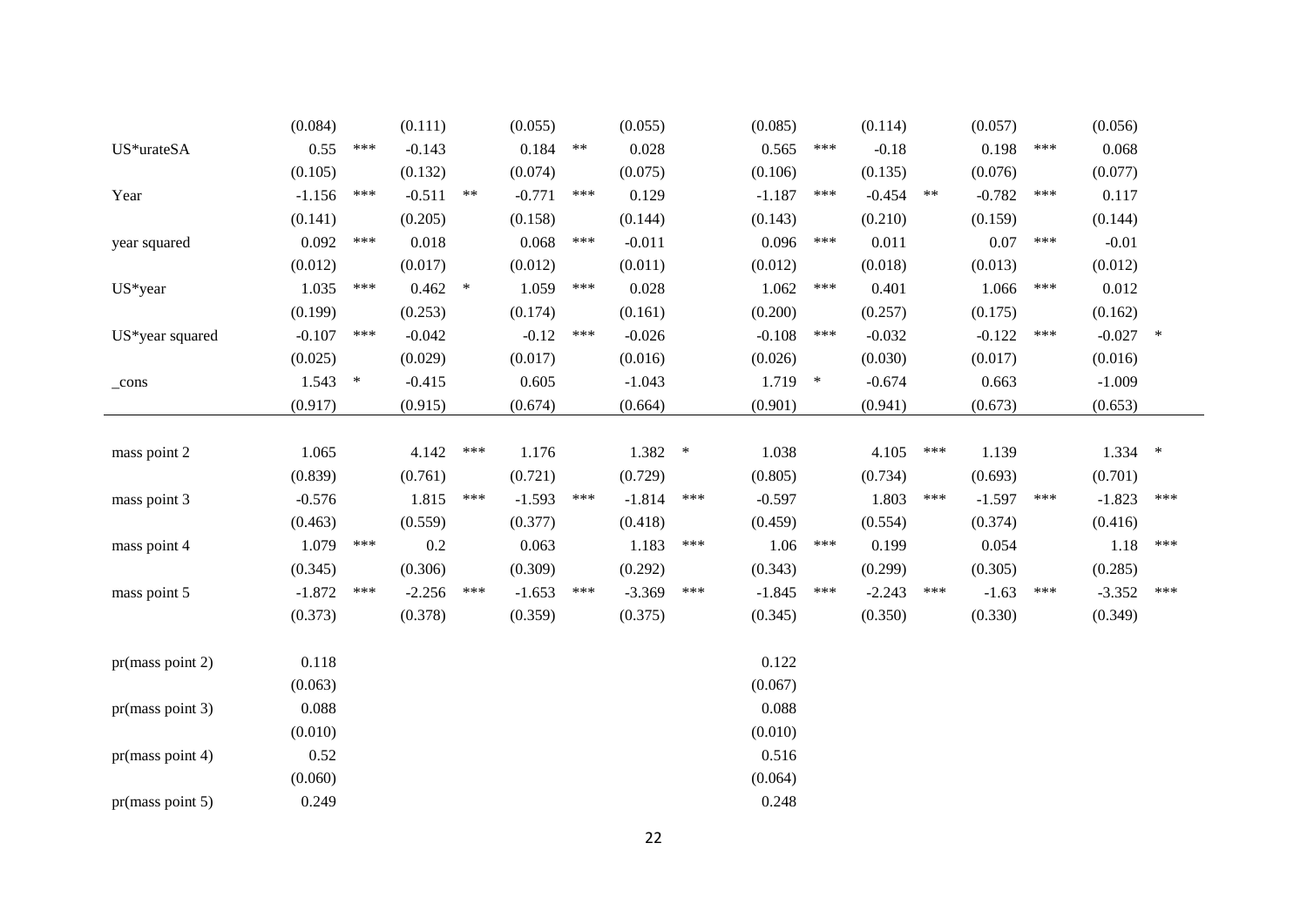|                                 | (0.030)    | (0.030)    |  |  |  |  |
|---------------------------------|------------|------------|--|--|--|--|
| 11                              | $-58167.3$ | $-58158.7$ |  |  |  |  |
| $\mathbf N$                     | 182454     | 182454     |  |  |  |  |
| * p<0.10, ** p<0.05, *** p<0.01 |            |            |  |  |  |  |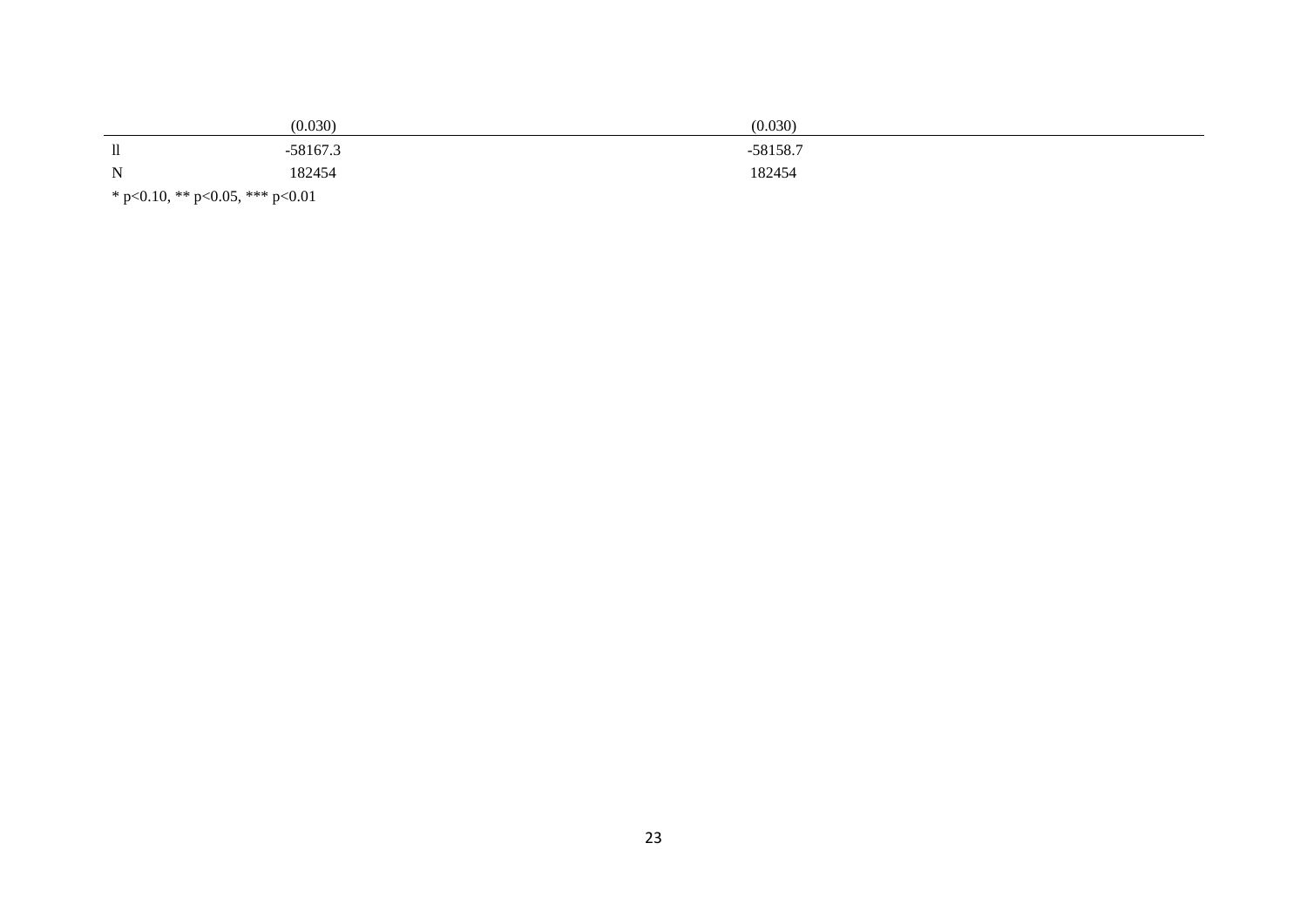|                                                     | <b>Interrupted spells</b> |       |          |       | <b>Fresh spells</b> |        |          |        |  |
|-----------------------------------------------------|---------------------------|-------|----------|-------|---------------------|--------|----------|--------|--|
|                                                     | $u \rightarrow e$         |       | e --> u  |       | $u \rightarrow e$   |        | e --> u  |        |  |
| Constant                                            | 1.303                     | ***   | 1.358    | $***$ | $-2.396$            | ***    | $-3.323$ | ***    |  |
|                                                     | (0.455)                   |       | (0.614)  |       | (0.260)             |        | (0.225)  |        |  |
| $US$ (reference = $UK$ )                            | $-3.547$                  | ***   | $-2.036$ | ***   | $-1.183$            | ***    | $-0.458$ | $\ast$ |  |
|                                                     | (0.485)                   |       | (0.581)  |       | (0.282)             |        | (0.256)  |        |  |
| Spell duration (quarters, reference = 7+ quarters): |                           |       |          |       |                     |        |          |        |  |
| $\mathbf{1}$                                        | 0.725                     | ***   | $-0.896$ | ***   | 0.793               | ***    | 0.663    | ***    |  |
|                                                     | (0.182)                   |       | (0.171)  |       | (0.060)             |        | (0.060)  |        |  |
| $\overline{2}$                                      | 0.779                     | ***   | 0.153    |       | 0.609               | ***    | 1.059    | ***    |  |
|                                                     | (0.160)                   |       | (0.133)  |       | (0.066)             |        | (0.057)  |        |  |
| 3                                                   | 0.589                     | ***   | 0.386    | ***   | 0.52                | ***    | 0.742    | ***    |  |
|                                                     | (0.143)                   |       | (0.135)  |       | (0.071)             |        | (0.065)  |        |  |
| 4                                                   | 0.711                     | ***   | 0.294    | $***$ | 0.368               | ***    | 0.739    | ***    |  |
|                                                     | (0.129)                   |       | (0.132)  |       | (0.078)             |        | (0.068)  |        |  |
| $5-6$                                               | 0.562                     | ***   | 0.197    | $***$ | 0.275               | ***    | 0.436    | ***    |  |
|                                                     | (0.097)                   |       | (0.100)  |       | (0.069)             |        | (0.065)  |        |  |
| Spell duration interacted with US dummy:            |                           |       |          |       |                     |        |          |        |  |
| $US*1$                                              | 0.425                     | ∗     | 1.462    | ***   | 0.754               | ***    | 0.619    | ***    |  |
|                                                     | (0.234)                   |       | (0.235)  |       | (0.084)             |        | (0.084)  |        |  |
| $US*2$                                              | 0.328                     |       | 1.036    | ***   | 0.547               | ***    | 0.126    |        |  |
|                                                     | (0.202)                   |       | (0.206)  |       | (0.093)             |        | (0.084)  |        |  |
| $US*3$                                              | 0.594                     | $***$ | 0.719    | ***   | 0.481               | ***    | 0.113    |        |  |
|                                                     | (0.182)                   |       | (0.179)  |       | (0.101)             |        | (0.095)  |        |  |
| $US*4$                                              | 0.08                      |       | 0.602    | ***   | 0.48                | ***    | $-0.069$ |        |  |
|                                                     | (0.181)                   |       | (0.185)  |       | (0.111)             |        | (0.104)  |        |  |
| $US*5-6$                                            | 0.202                     |       | 0.446    | ***   | 0.292               | ***    | 0.091    |        |  |
|                                                     | (0.140)                   |       | (0.148)  |       | (0.104)             |        | (0.098)  |        |  |
| Personal characteristics:                           |                           |       |          |       |                     |        |          |        |  |
| Youngest child 0-2                                  | 0.077                     |       | 0.241    | $***$ | 0.123               | $\ast$ | 0.096    |        |  |
|                                                     | (0.085)                   |       | (0.113)  |       | (0.067)             |        | (0.061)  |        |  |
| Youngest child 3-5                                  | 0.014                     |       | 0.108    |       | $-0.058$            |        | 0.004    |        |  |
|                                                     | (0.086)                   |       | (0.112)  |       | (0.073)             |        | (0.065)  |        |  |
| Age 18-29                                           | 0.012                     |       | 0.308    | ***   | $-0.17$             | ***    | 0.23     | ***    |  |
|                                                     | (0.068)                   |       | (0.091)  |       | (0.056)             |        | (0.051)  |        |  |
| Personal characteristics interacted with US dummy:  |                           |       |          |       |                     |        |          |        |  |
| US*Youngest child 0-2                               | 0.144                     |       | $-0.113$ |       | $-0.036$            |        | $-0.026$ |        |  |
|                                                     | (0.125)                   |       | (0.138)  |       | (0.073)             |        | (0.070)  |        |  |
| US*'Youngest child 3-5                              | 0.086                     |       | 0.09     |       | 0.083               |        | 0.108    |        |  |
|                                                     | (0.138)                   |       | (0.142)  |       | (0.080)             |        | (0.076)  |        |  |
| US*Age 18-29                                        | 0.617                     | $***$ | $-0.269$ | $***$ | 0.271               | ***    | $-0.233$ | ***    |  |
|                                                     | (0.106)                   |       | (0.115)  |       | (0.062)             |        | (0.059)  |        |  |
| Local unemployment                                  |                           |       |          |       |                     |        |          |        |  |
| Unemployment rate                                   | $-0.367$                  | ***   | $-0.362$ | ***   | $-0.123$            | ***    | 0.064    |        |  |
|                                                     | (0.077)                   |       | (0.093)  |       | (0.045)             |        | (0.039)  |        |  |

# **Appendix Table 2: Hazards of employment entry and retention: estimated coefficients**